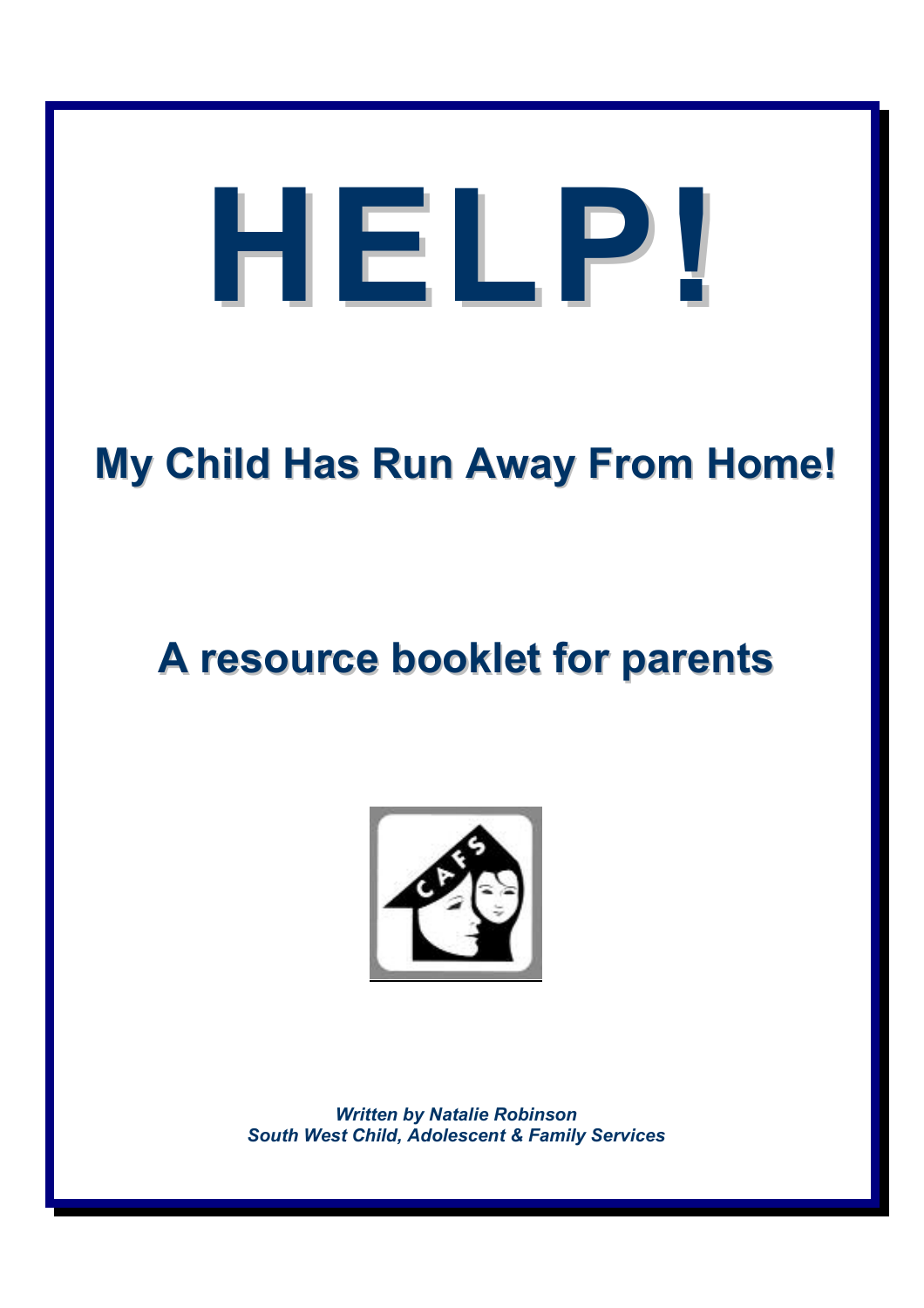## *Acknowledgements*

Special thanks to the parents who were interviewed for this resource booklet. Without your suggestions, comments, evaluations and experiences this resource booklet would not have been possible. This resource booklet will hopefully help other parents who are in similar situations to your own.

Thank you also to the different services in the South West Sydney Area who contributed ideas, information and suggestions for the resource booklet. These include: CAFS Adolescent & Family Counselling team, CAFS Family Support team, Liverpool Youth Refuge, Lotus House, LYAC, Centrecare, Anglicare, Reconnect, Burnside, Fairfield Parent Support, Prairiewood Community Health Centre

Illustrations by Steven Langovski

*Natalie Robinson is a Registered Psychologist. This booklet was completed as part of a Doctorate of Clinical Psychology at Macquarie University (2003) in conjunction with South West Child, Adolescent & Family Services* 

© Natalie Robinson 2003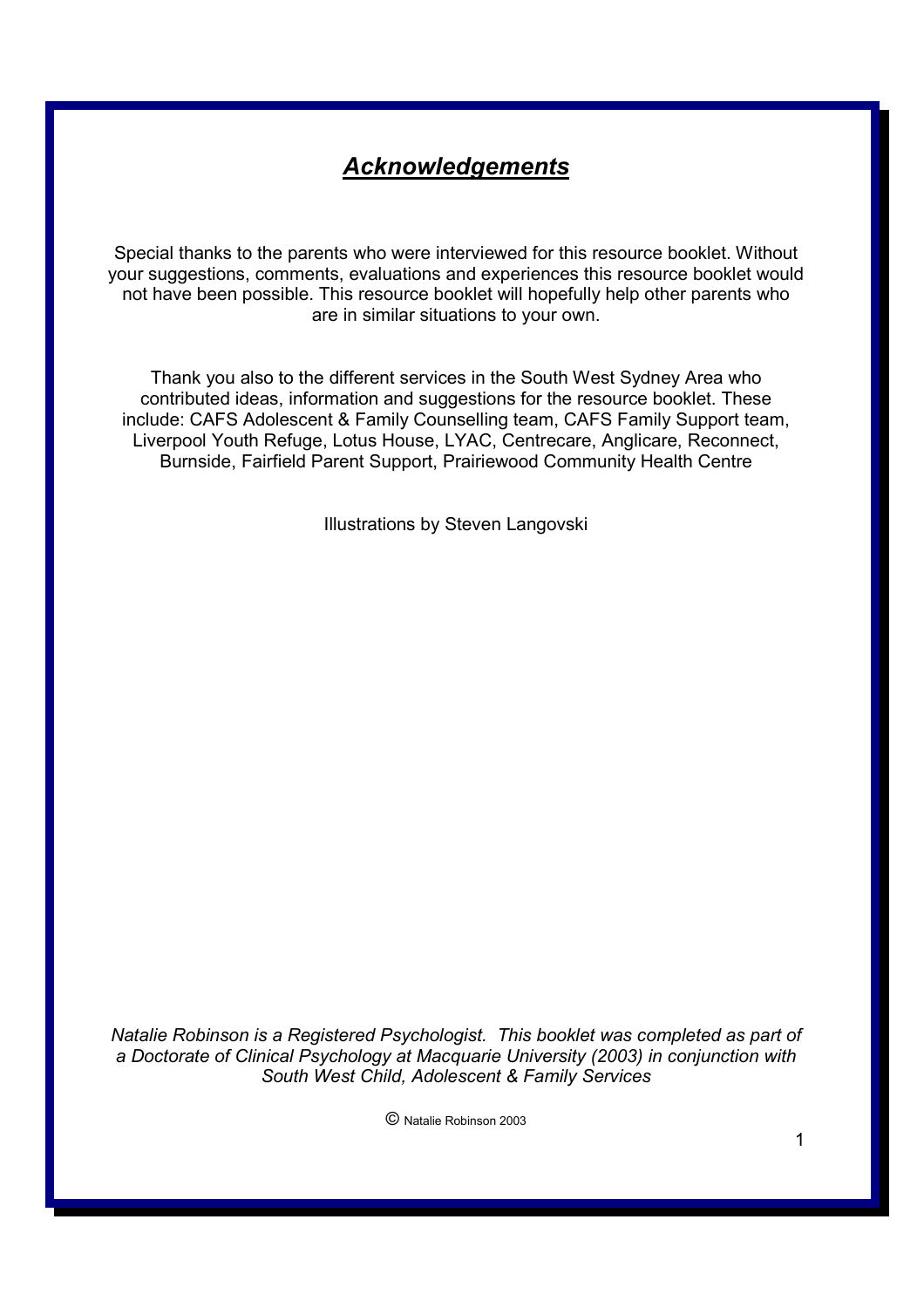# **Index**

|                  |                                                                                                                                                                                                                                                                                                                                 | Page |
|------------------|---------------------------------------------------------------------------------------------------------------------------------------------------------------------------------------------------------------------------------------------------------------------------------------------------------------------------------|------|
| <b>Section 1</b> | How to use this resource booklet                                                                                                                                                                                                                                                                                                | 4    |
| <b>Section 2</b> | <b>Common reasons why children run away</b>                                                                                                                                                                                                                                                                                     | 5    |
| <b>Section 3</b> | My child has left home. What do I do?<br>I do not know where my child is<br>I know where my child is<br>What should I not do?<br>Non-custodial parents                                                                                                                                                                          | 6    |
| <b>Section 4</b> | What if I am angry with my child?                                                                                                                                                                                                                                                                                               | 9    |
| <b>Section 5</b> | <b>The Police</b><br>At what stage do I call the Police?<br><b>Police Advice</b><br>The Youth Liaison Officer<br>The Ethnic Community Liaison Officer<br>What will the Police do?<br>Will the Police bring my child home?<br>What happens if my child doesn't want to return home?<br>Do I tell the Police if/when they return? | 10   |
| <b>Section 6</b> | <b>Legal rights of parents</b><br>If I know where my child is, can I go and get them?<br>Will the Police bring my child home?<br>What if my child is keeping bad or dangerous company?                                                                                                                                          | 12   |
| <b>Section 7</b> | <b>Legal rights of children</b><br>Right to safety<br>Leaving home<br><b>Youth Allowance</b><br>Leaving school<br>Work<br>Access medical or dental services<br>Medical emergency<br>Sexual intercourse<br>Marriage<br>Alcohol                                                                                                   | 13   |
| <b>Section 8</b> | <b>Department of Community Services (DOCS)</b><br>Who are DOCS?<br>What do DOCS do?<br><b>Reporting to DOCS</b><br>How do I make a report?<br><b>Mandatory Reporting</b><br>What will DOCS do?<br><b>DOCS Phone numbers</b>                                                                                                     | 14   |

2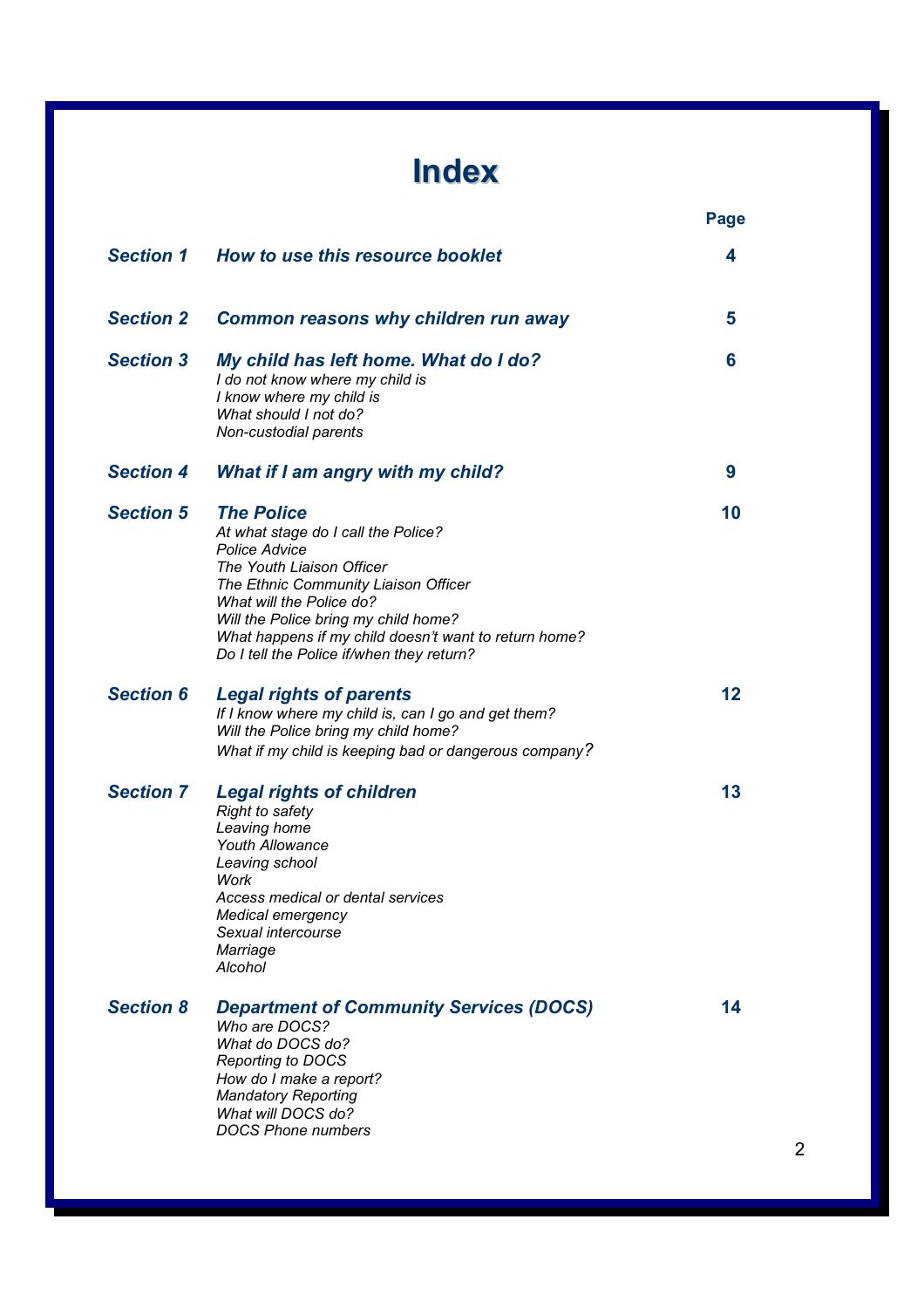| <b>Section 9</b>  | <b>Communicating with your child after</b><br>they have run away                                                                                                                                                                                                     | 16      |
|-------------------|----------------------------------------------------------------------------------------------------------------------------------------------------------------------------------------------------------------------------------------------------------------------|---------|
| <b>Section 10</b> | Self care-looking after yourself and other<br>family members                                                                                                                                                                                                         | 17      |
|                   | Section 11 What do I do if my child does not want to return?                                                                                                                                                                                                         | 18      |
| <b>Section 12</b> | <b>Refuges &amp; alternative accommodation options</b><br>Types of accommodation<br>Do I have to pay money to the refuge?<br>Can I visit my child at a refuge?<br>Is my child safe at a refuge?<br>What support do they get?                                         | 20      |
| <b>Section 13</b> | What happens if my child wants to return home?<br>If my child agrees to return home<br>Do I discipline my child for running away?<br>The rules at home                                                                                                               | $22 \,$ |
| <b>Section 14</b> | <b>Tips for managing difficult behaviours in adolescents</b><br>Refusing to do homework<br>Untidy room<br>Leaving clothes around<br>Curfews<br>Drugs & alcohol<br>Swearing / verbal abuse<br>Agreement between parents<br>Dating<br>Peer group<br>Repeating yourself | 24      |
|                   | <b>Section 15 Renegotiating with your teenager</b><br>(Fact sheet produced by parent-line)                                                                                                                                                                           | 26      |
| <b>Section 16</b> | <b>Support Services in South West Sydney</b><br>Child & Family Counselling services<br><b>Helplines for parents</b><br>Police telephone numbers<br>Services for children & young people<br><b>Helplines</b><br>Counselling<br><b>Websites to visit</b>               | 28      |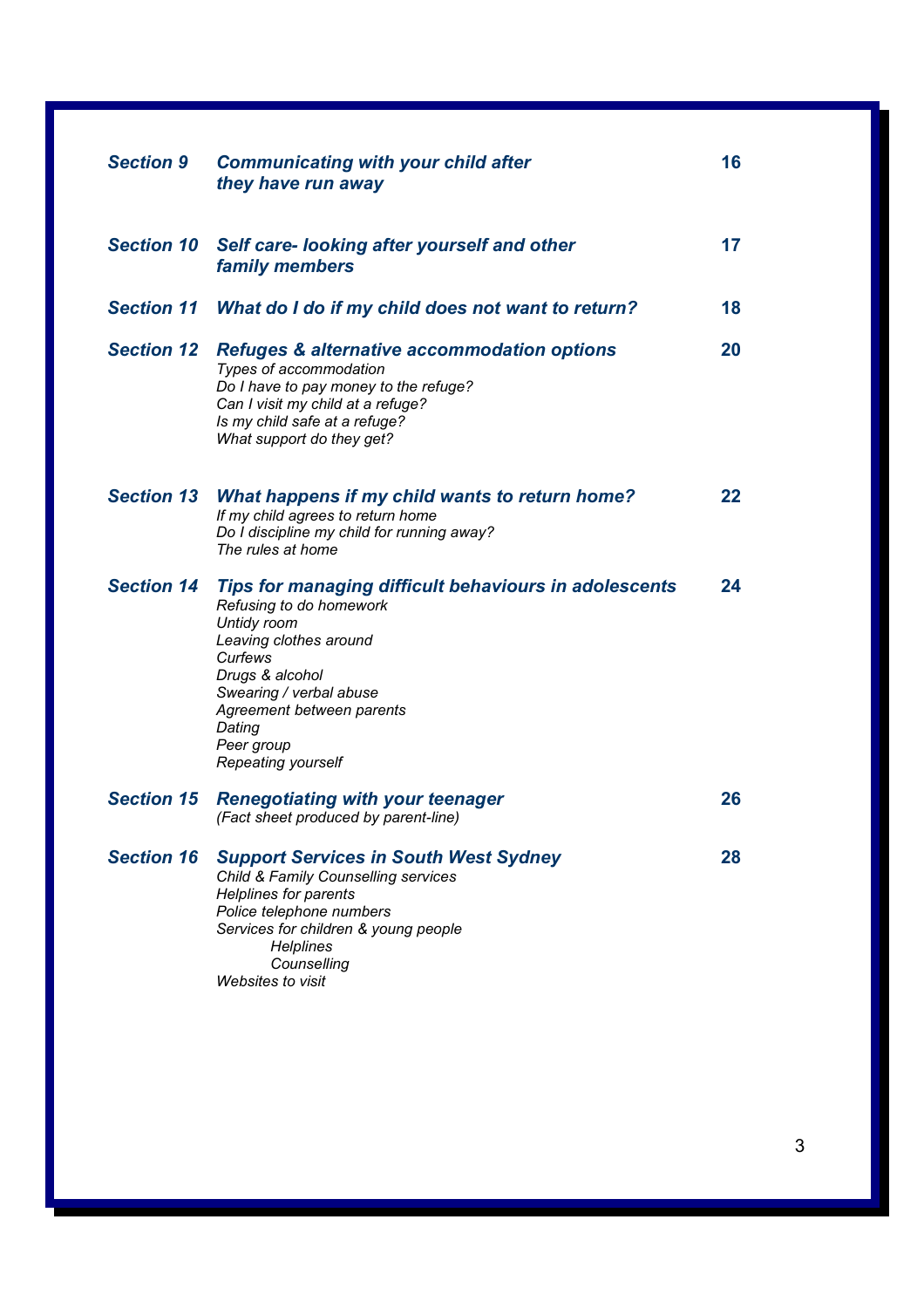# **How to use this resource booklet**

*This resource booklet has been put together following interviews with parents who have had children and/or adolescents run away from home. It also includes information from the different services in South West Sydney who work with either families or children.* 

*This booklet is divided into different sections and it is possible to jump to sections that may be more relevant to you and your situation, especially in a time of crisis.* 

*However, it is recommended that you will find it more helpful if you read through the entire booklet. You will notice as you read through it that there are quotes in each section from parents who have been in a similar situation*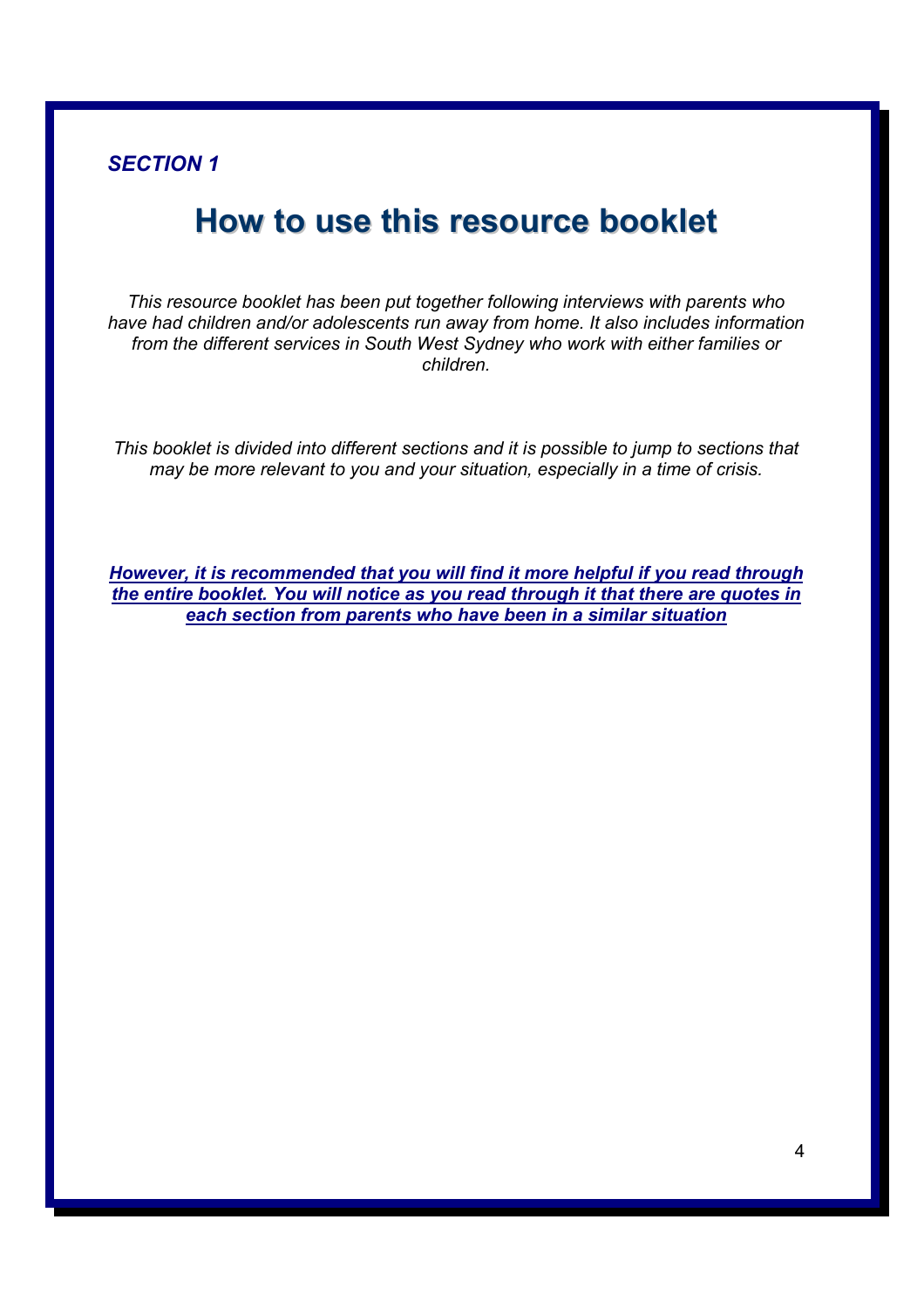# **Common reasons why children and adolescents run away**

There are **many** different reasons why children and adolescents run away from home. It is important that parents think about all the possibilities and reasons and do not just blame themselves. The following list provides *some* reasons why adolescents leave home but it is not an exhaustive list. Each child is an individual and leaves home for his or her own reasons but some of the common reasons are as follows:

They may believe that life at home is too restrictive.

They may want to be with their friends or boyfriend/girlfriend.

They may not like their parent's new partner or the partner's children.

Drug or alcohol misuse.

Sexuality issues (identity /confusion).

Conflict in family relationships.

Some leave home following an argument in the heat of the moment & feel too embarrassed or scared to return.

They may be feeling out of control, trapped, angry, confused and may not know what else to do.

Some adolescents leave home because they don't feel safe at home and this can be for many reasons including physical abuse, sexual abuse, and emotional abuse.

*"It's very individual, the parent, the child, and the reason for running and it can be hard to know why" (Parent of a 16-year-old runaway)* 

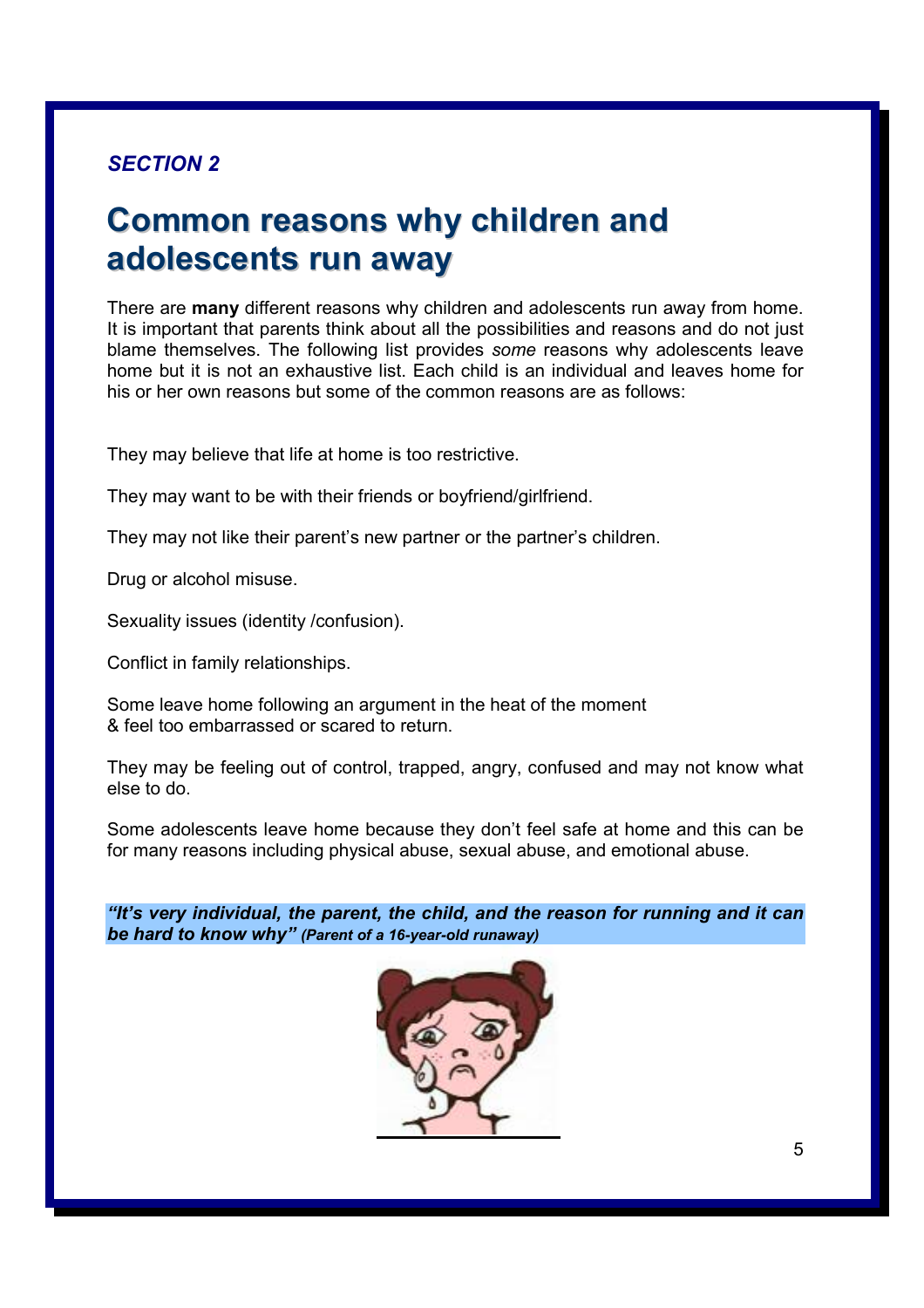# **My child has left home! What do I do?**

## *I don't know where my child has gone!*

• Check what is missing from your child's room. This may give you an idea about where they have gone or how long they intend to stay away. However, sometimes when children or adolescents leave in the heat of the moment they do not pack appropriate belongings or take things they may need later.

• Call the Police and report your child missing. The Police usually cannot report someone missing until 24 hours. However, you can approach them as soon as you know your child is missing. (See Police Section).



You may want to think about whether you should contact the school. Many children who have run away continue to go to school because they need the safety and security of their friends. You may want to speak with the school counsellor, or a teacher that your child is close to or the Principal. Different parents have had different experiences with contacting their child's school so this is an individual decision for each parent to make.

• Your child's friends are really important to them and you may want to think about getting in touch with them. Sometimes they will know where your child is, or they may know what the underlying problem is. If you make the decision to contact your child's friends, it is important to make sure that you are not angry or aggressive with them. When you are worried sick about your child it is easy to "lose the plot" but remember they are more likely to help if you explain how worried you are and that your child will not be in trouble.

- Leave messages with your child's friends and other family members that you are worried about them and would like to see them and that you are willing to work on the problems. It is important that they do not think that they will get in trouble if/when they return as this may stop them from returning.
- Try to keep the communication channels open. Your child needs to know that you want them to return home and that it is safe for them to return home!

*"If I didn't know where he was …I'd chase every possible avenue. Have you seen him, do you know where he is and do you have other people's numbers?"(Foster Carer of an 8-year-old runaway)*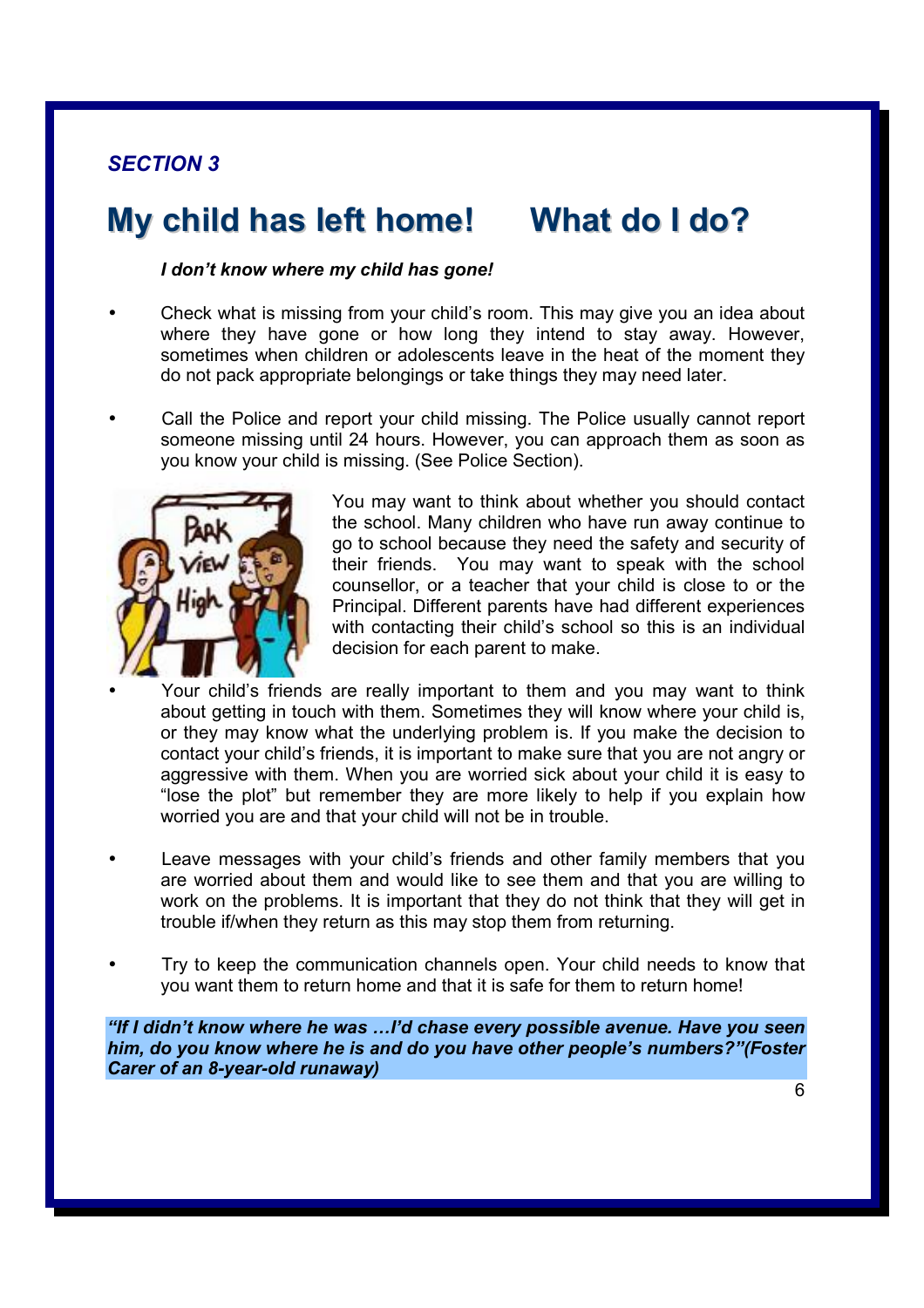## *I know where my child is*

- Think about whether your child is safe at the place they are staying. If it is with a friend, can you contact the parent(s) and speak with them?
- If you believe that your child is at risk of being harmed where they are staying, you can contact the Police or Department of Community Services (See Police section & DOCS section).
- Where possible, leave messages for your child where they are staying letting them know that you are willing to work on the problems and that you want them to return home.
- Try to keep the communication channels open. Your child needs to know that you want them to return home and that it is safe for them to return home!

## **What should I not do?**

- Do not be rude, aggressive or demanding of their friends. This may stop their friends from giving you vital information. This may also stop your child from telling friends where they are or from keeping in contact with their friends.
- Do not make threats about what you will do when they return home as this is likely to create a hostile environment and may make your child too afraid to return home.
- Do not reward their run away behaviour if they return (i.e. giving them presents, or agreeing to what ever they want) because of fear that they will leave again. If you do this you may find there will be problems in the future when you say they are not allowed to do something.

## **What if my child has gone to stay with their mother/father who does not have custody of them?**

- If there is a legal agreement/court order as to why the child should not be staying with the non-custodial parent or should have only supervised access (in the case of physical/sexual/emotional abuse) the Police and Department of Community Services must be informed.
- Often when children and adolescents live with their non-custodial parent, they find out that it is not as much fun as when they visit and that both parents have rules and expectations. Often your child will return home when they realise that home was not as bad as they initially thought.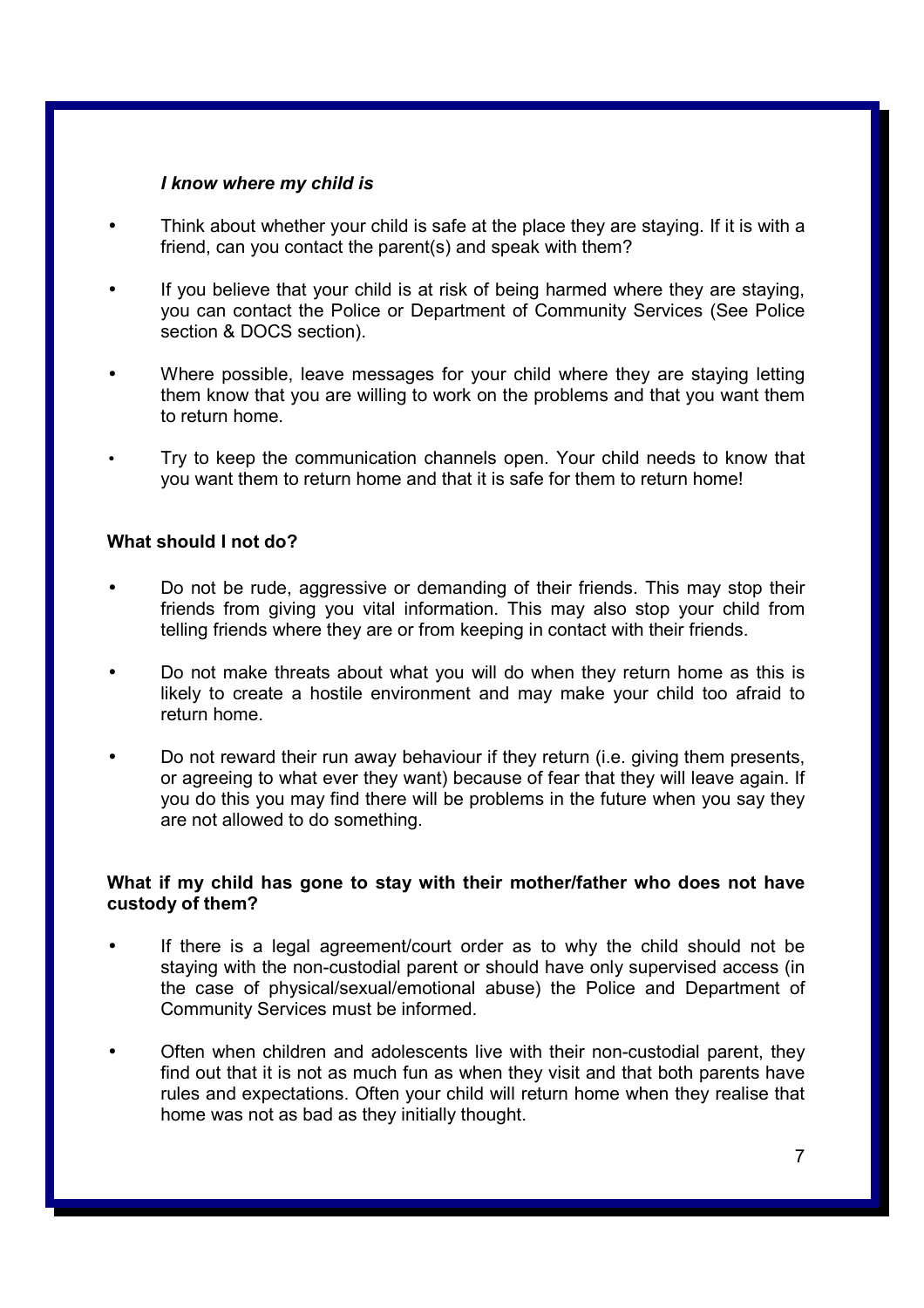Sometimes your child will decide to stay with the non-custodial parent, (if there is no risk). In this case, let them know that it is *their* decision and that you will support them in the decision. Try to keep the communication channels open and let them know that if it doesn't work out that they will be able to return to you but that you will have rules for them to live by.

*"It was scary because I just didn't know what to do" (Parent of a 14 year old runaway)* 

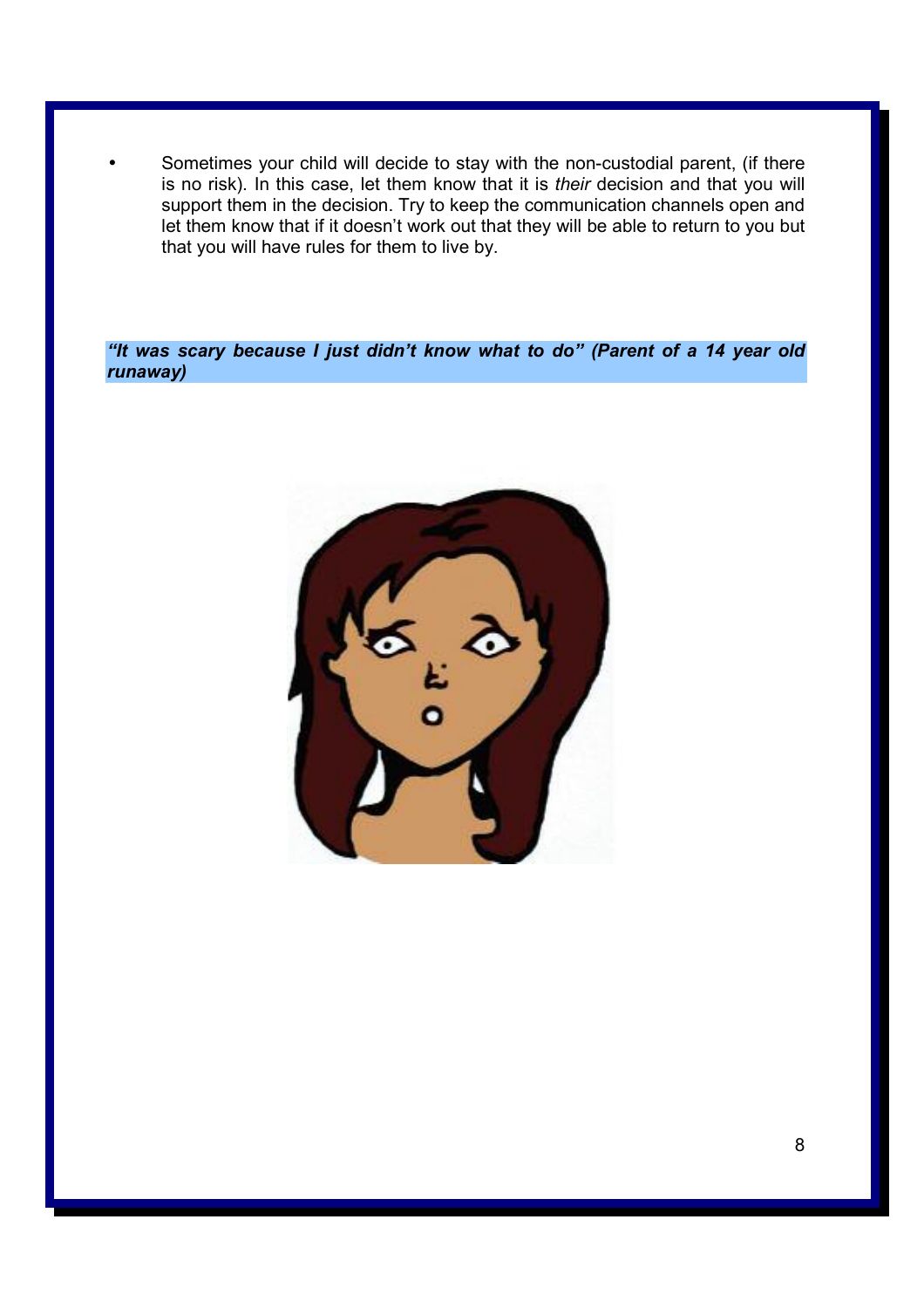# **What if I am angry with my child?**

- Your child's running away may be the result of a fight that you have had or an ongoing family conflict and you may be feeling really stressed, angry and ready to give up on them.
- Most parents will go through stages of different emotions and it may feel like you are on an emotional roller coaster. Many parents have reported feeling so frustrated that they just wanted to give up and stop contacting their child.
- If you feel like this, try to keep these feelings separate for the moment. It is most important that your child is **safe**. It is important to establish that your child / adolescent is safe and to let them know that you love them and that they can return home.
- Your feelings of anger and frustration are important and will need to be addressed and you will need to make decisions about how to do this. Talking things through with a counsellor can often be helpful. However if you give up on your child, they may interpret this as you "not caring" and may be even less likely to return home.
	- As hard as it is, if you want your child to return, you must be willing to work on these problems together.

*"You feel hurt, angry, upset, sad and you don't know why they left but you get through it in the end" (Parent of a runaway 14 year old)* 

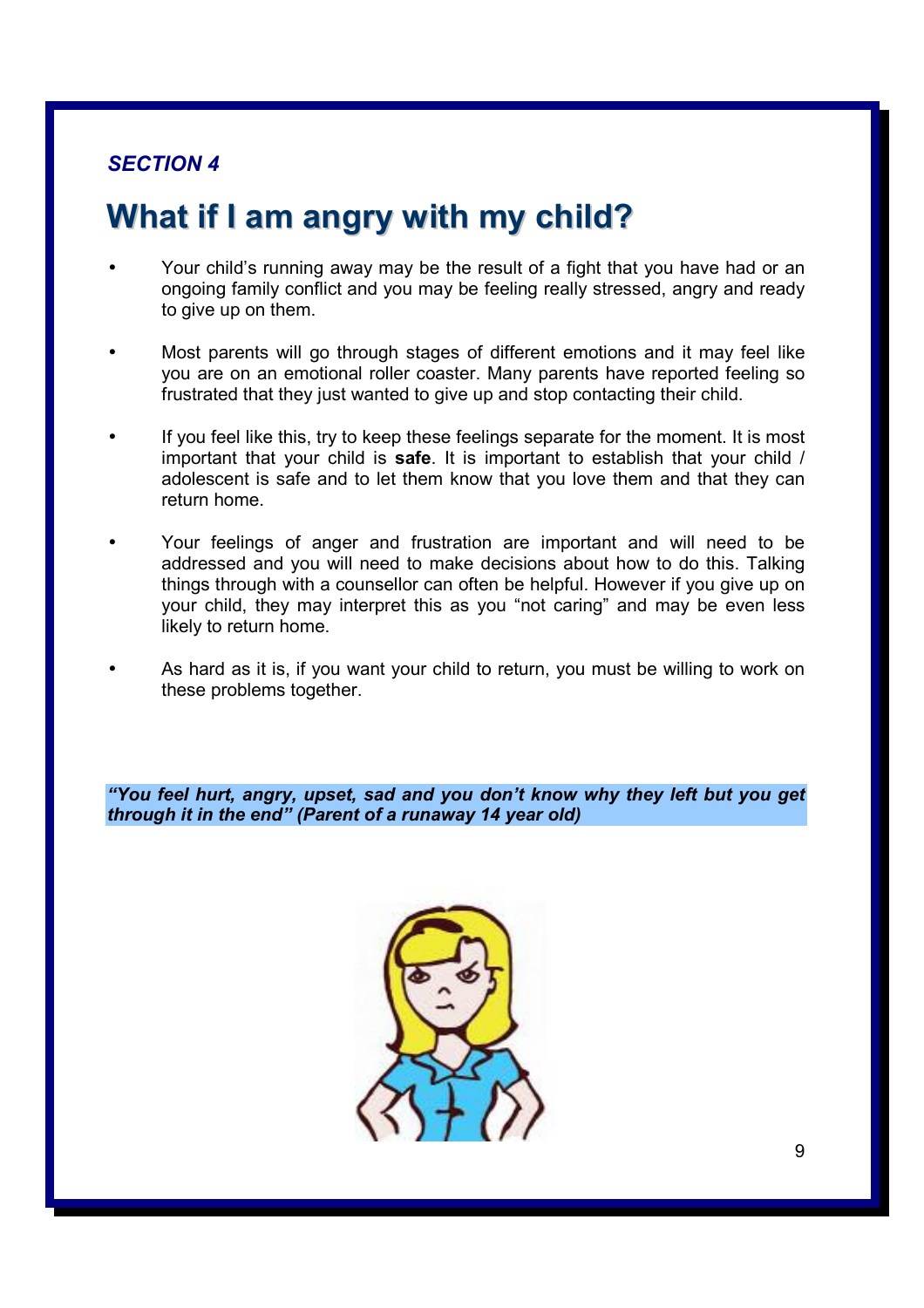# **The Police**

## **At what stage do I call the Police?**

You can call the Police at any time. It is a good idea to call the Police as soon as you realise your child or young person is missing. Usually the Police cannot record someone as officially missing until 24 hours have passed, however they will still consider



the child/young person as missing and will endeavour to help you find them. In the case of a child under the age of 12 years or if there is suspicious circumstances they will investigate immediately.

Try to give the Police as much information as you can. It is important to stay calm. Think about the following:

- When did you last see your child?
- What have they taken with them money/clothes/food?
- Who are their friends / names, phone numbers and addresses where possible?
- A recent clear photograph for the Police with a smile where possible.
- Any suggestions/ideas about where they might go?
- Try to identify the clothing your child may be wearing.

## **Police Advice**

The Police advise that if there are two parents in the family home, that one parent looks for the child while the other parent stays near the telephone in case the child calls. If there is only one parent, it is best that the parent stay at home near the phone and that another family member or friend goes to look for the child**.** It is best if the person who is looking for the child has a mobile phone on them**.**

## **The Youth Liaison Officer**

Many parents have recommended that it is best to contact the Youth Liaison Officer at your local Police station so that you have one contact person rather than speaking with a different Police Officer each time you call. Not all small police Stations have a Youth Liaison Officer however; there should be an allocated Youth Liaison Officer for the area that you live in.

It is important to keep in touch with the Police if you hear any further information about your child

## **The Ethnic Community Liaison Officer**

Most police stations have an Ethnic Community Liaison Officer (ECLO). Families from different cultural backgrounds may find it useful to contact the ECLO for future support and assistance.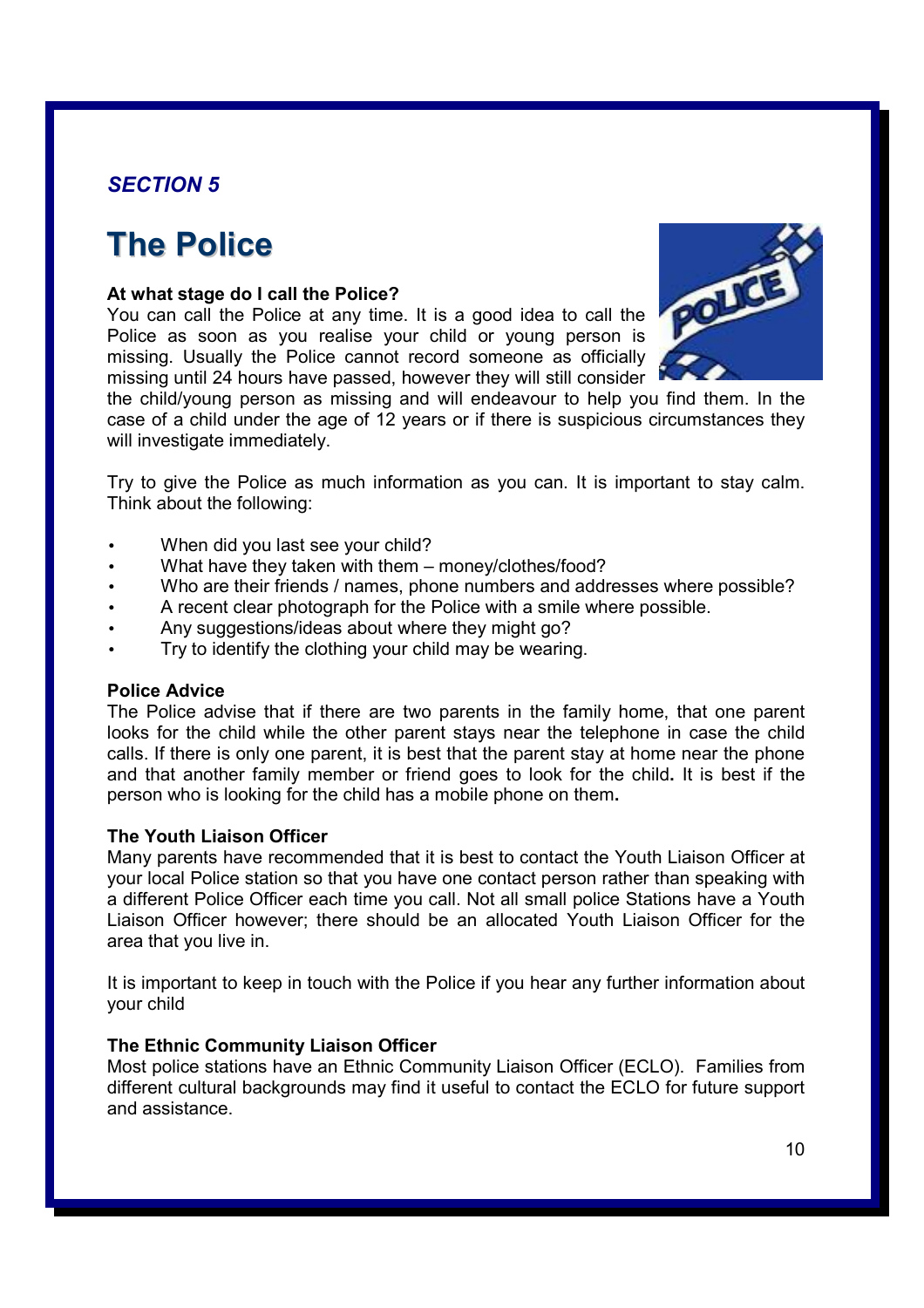## **What will the Police do?**

The Police will broadcast to other Police stations to look out for the child. If the child has separated parents, the Police will send a car to the non-custodial parent and will check with your child's friends and school to ask about recent behaviour. The Police will keep searching until the child is located and if the Police Officers on duty finish their shift, they will pass the details of your child onto the next shift. The Police will gather other resources as needed.

## **Will the Police bring my child back home?**

If the Police find your child they will usually bring your child back to the Police Station and interview them. They will either ring the parents to let you know or drop your child back home.

## **What happens if the Police find my child but my child doesn't want to return home?**

If your child is over 15 years and does not wish to return home the Police will check for any risk of harm where they are staying. If there appears to be no risk, they are unable to do anything. If your child appears to be at risk they will bring your child back to the Police Station and interview them. Department of Community Services (DOCS) will be notified and the Police will need to find a nominated safe place for your child for the night. This can be a safe place nominated by yourself (the parent) or by your child. The Police will take your child to the nominated safe place and ensure your child will be safe there. DOCS will interview your child the next day.

## **Do I tell the Police if/when they return?**

*Always* let the Police know if your child returns. They may wish to speak to them**.**



*"The Police were really supportive and understanding and helpful. They tried everything they could"* 

*"It felt really humiliating going to the Police all the time but they were really good and they kept saying you're not the only one. They were reassuring and they made me feel better" (Parent of a 14 year old runaway)*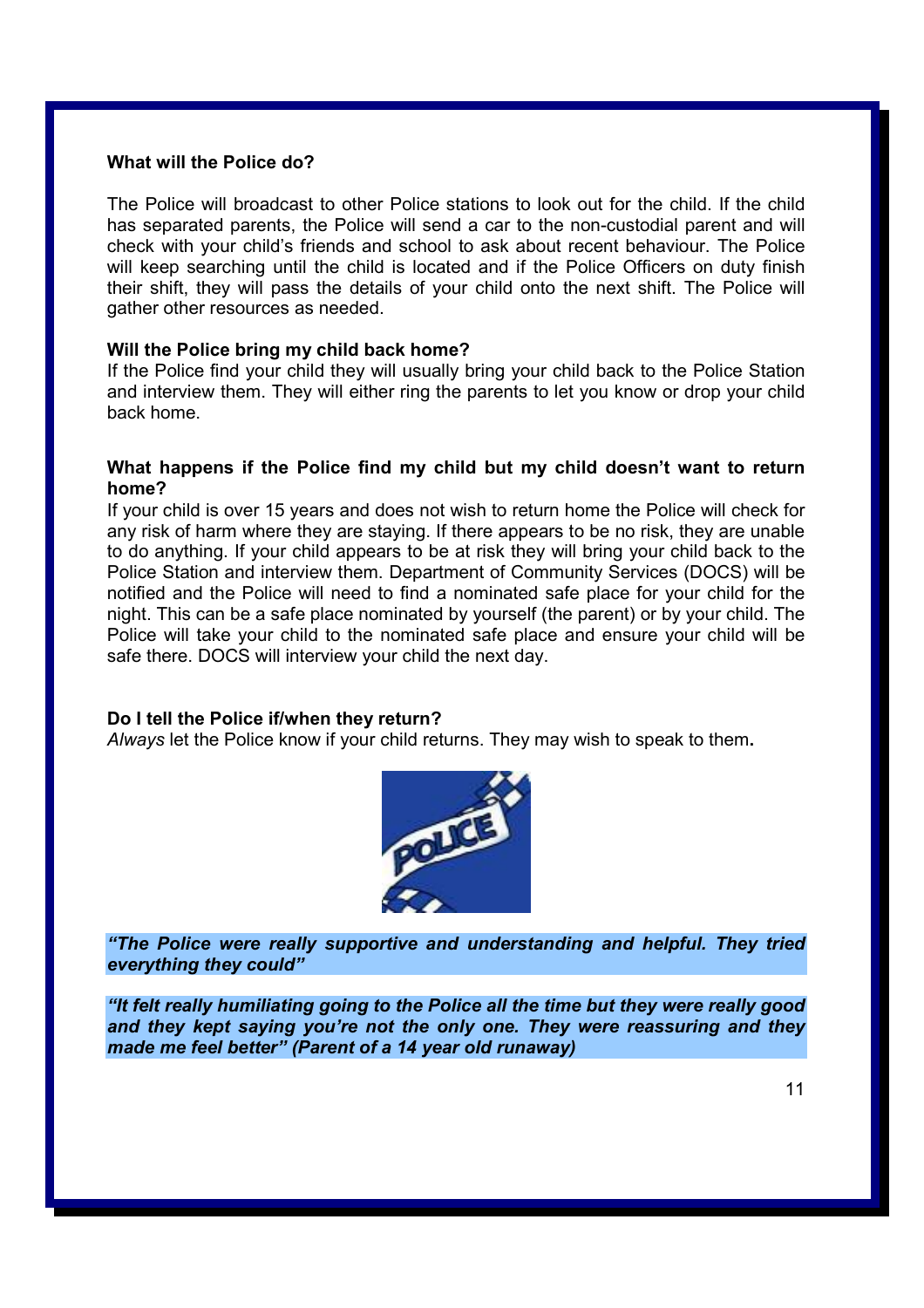# **Legal rights of parents**

#### **If I know where my child is, can I go and get them and bring them home?**

You can go to where your child is and ask them to return home with you. It is easier to persuade a young child to return home with you, however some adolescents will flatly refuse to return home**.** If your adolescent refuses to come home with you and you force them to, chances are high they will run away again at the first opportunity. Instead, let them know you care about them and that you will be there for them no matter what.

## **Will the Police bring my child home if I ring them?**

See the Police Section as this depends on the age of the child. However, as mentioned above there is often no way of keeping your child at home and the chances are high that your child may runaway again at the first opportunity unless the problems at home are addressed. Mediation and counselling services can be useful for trying to address the problems at home.

## **What if my child is keeping "bad" or "dangerous" company?**

As a parent this is one of the most worrying aspects of having a child. However, you cannot control whom they choose as friends. Adolescents, in particular are known for rebelling against being told who they can spend time with. It is possible to say that certain friends are not allowed in your house but if your child is not living at home, you are unable to monitor who they are spending time with. This can be very frustrating for parents who know that peers are influencing their child negatively.

*"I found that was the hardest thing, she is still a minor so we are still responsible as parents for her, but we have no rights as she is over 16. We couldn't make her come home" (Parent of a 16-year-old runaway)* 

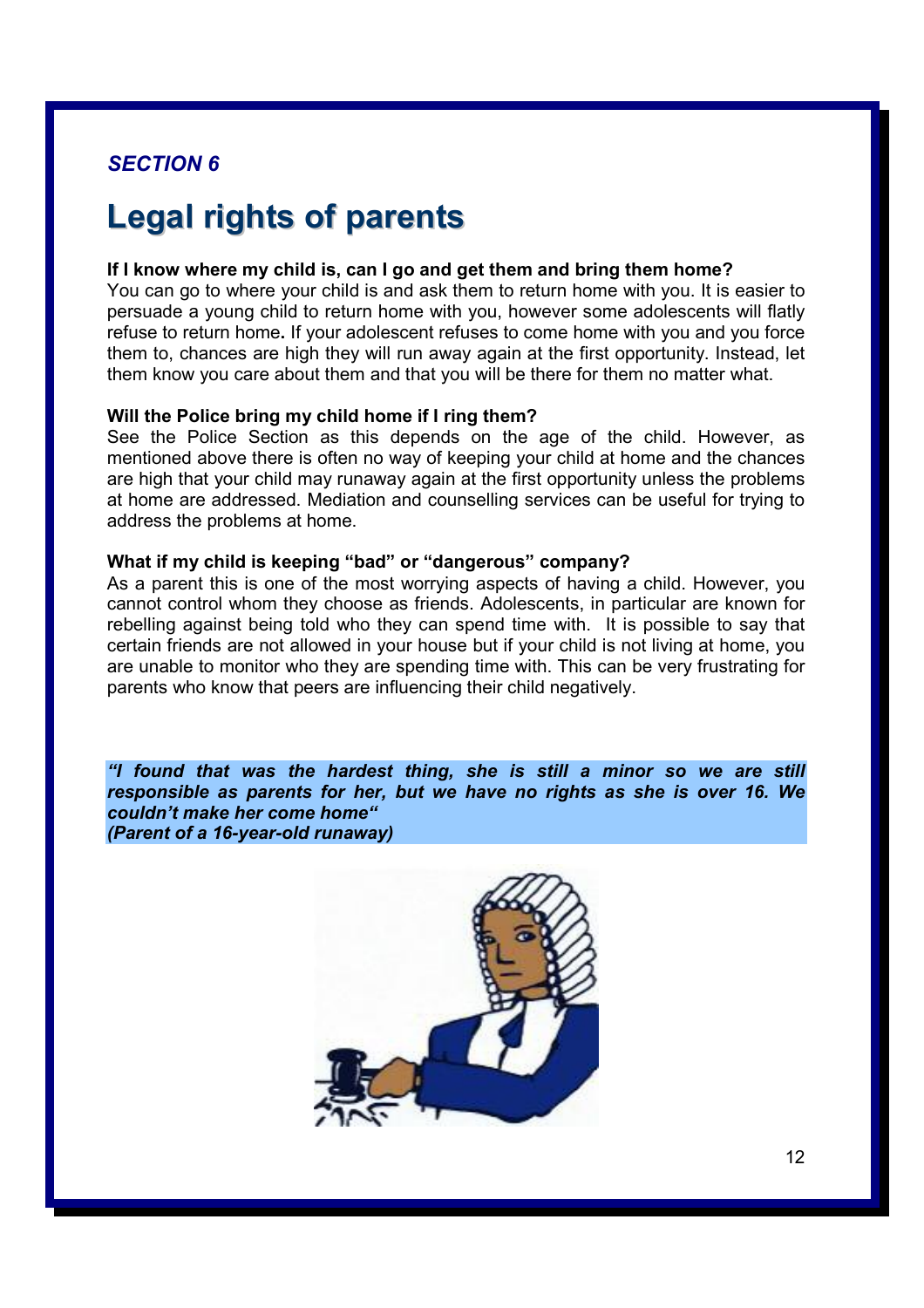# **Legal rights of children**

**Right to safety -** All children regardless of age have the right to safety, that is, to live in an environment free from emotional, psychological, physical and sexual abuse or risk of any harm.

**Leaving home – "**A person under the 18 years has no absolute right to leave home, although a person over 16 years would not normally be forced to return home against their wishes". (Law Handbook, 2002.  $8<sup>th</sup>$  Edition)

## **Youth Allowance from Centrelink**

Youth Allowance is for young people who are aged between 15 years and 24 years who are living independently (eg in Refuges, Care etc). In some circumstances children under the age of 15 years may receive special benefits if they are living independently.

#### **Leave school**

Children aged between 6 years and 15 years must attend school.

## **Work**

Children can apply for work at age 15 years

#### **Access Medical or Dental Services**

Children are able to access medical or dental services from the age of 14 years without their parent's knowledge or consent.

#### **Medical Emergency**

In a genuine medical emergency, medical treatment can be carried out at any age without the parent or guardians consent.

## **Sexual intercourse**

The legal age for sexual intercourse is 16 years. However at 14 years and older, girls are able to see their GP for the contraceptive pill without their parents consent. There is no legal age requirement for buying contraceptives from chemists eg condoms or spermicides.

## **Marriage**

The legal age for marriage is 18 years, however with parental consent marriage can occur at 16 years.

#### **Drink alcohol**

The legal age for drinking and purchasing alcohol is 18 years.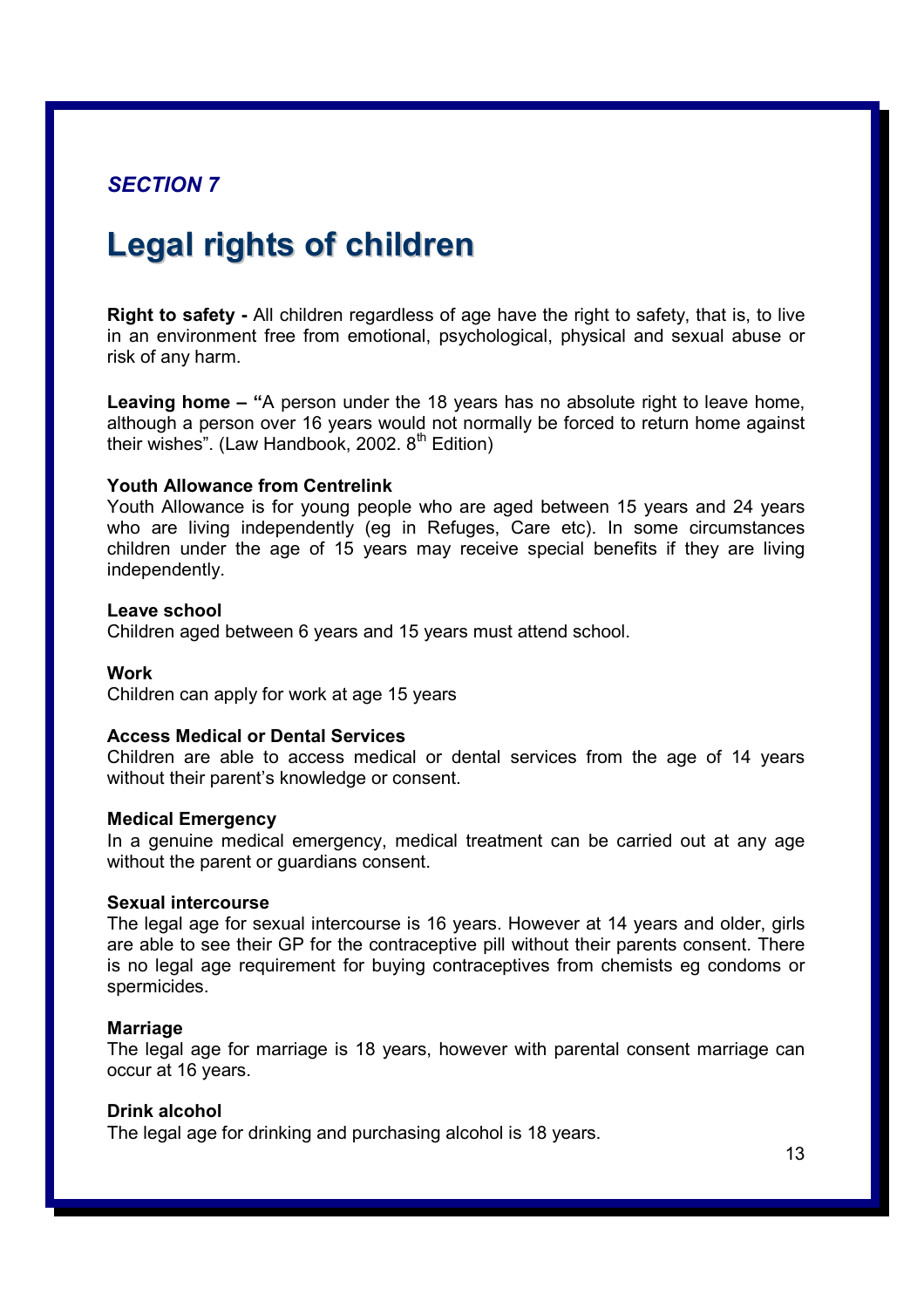# **Department of Community Services (DOCS)**

## **Who are DOCS?**

The NSW Department of Community Services (DOCS) focuses on the safety and protection of children and young people. A child is defined as someone under the age of 16 years and a young person is over 16 years but not yet 18 years. DOCS work under the Children and Young Persons (Care and Protection) Act 1998.

## **What do DOCS do?**

DOCS investigate and intervene as necessary in situations where a child or young person is at risk of harm from physical, emotional or sexual abuse or domestic violence, serious psychological harm or neglect. This includes when a child or young person runs away from home.

## **Reporting to DOCS**

If you believe your child/young person or another child/young person is at risk of harm, that is, you have current concerns about the safety, welfare or wellbeing of a child or young person you need to make a report to DOCS.

## **How do I make a report to DOCS?**

DOCS have a Helpline that is available 24 hours a day, seven days a week across NSW for the cost of a local call. You can telephone DOCS on **132111.**

They will ask your details and the details of the child or young person that you are concerned about. It is possible to make an anonymous report if you wish to and your details will remain confidential. The identity of anyone who makes a report to DOCS cannot be disclosed to anyone without your consent.

## **Mandatory Reporting**

Mandatory reporters are people who deliver services to children or young people as part of their work eg health care workers (Doctors, Nurses, Dentists etc), Welfare Workers, Psychologists, Social Workers, Youth Workers, Refuge Workers, Teachers, Children's Services (Child Care Workers, Family Day Centres etc) and Law Enforcement Agencies (Police).

Mandatory reporters are required by Law to make reports to DOCS if they suspect or have current concerns about the safety, welfare or wellbeing of a child. You need to be aware that even if you do not make a report to DOCS, any mandatory reporter will be required to make a report to DOCS if they know that your child has run away from home.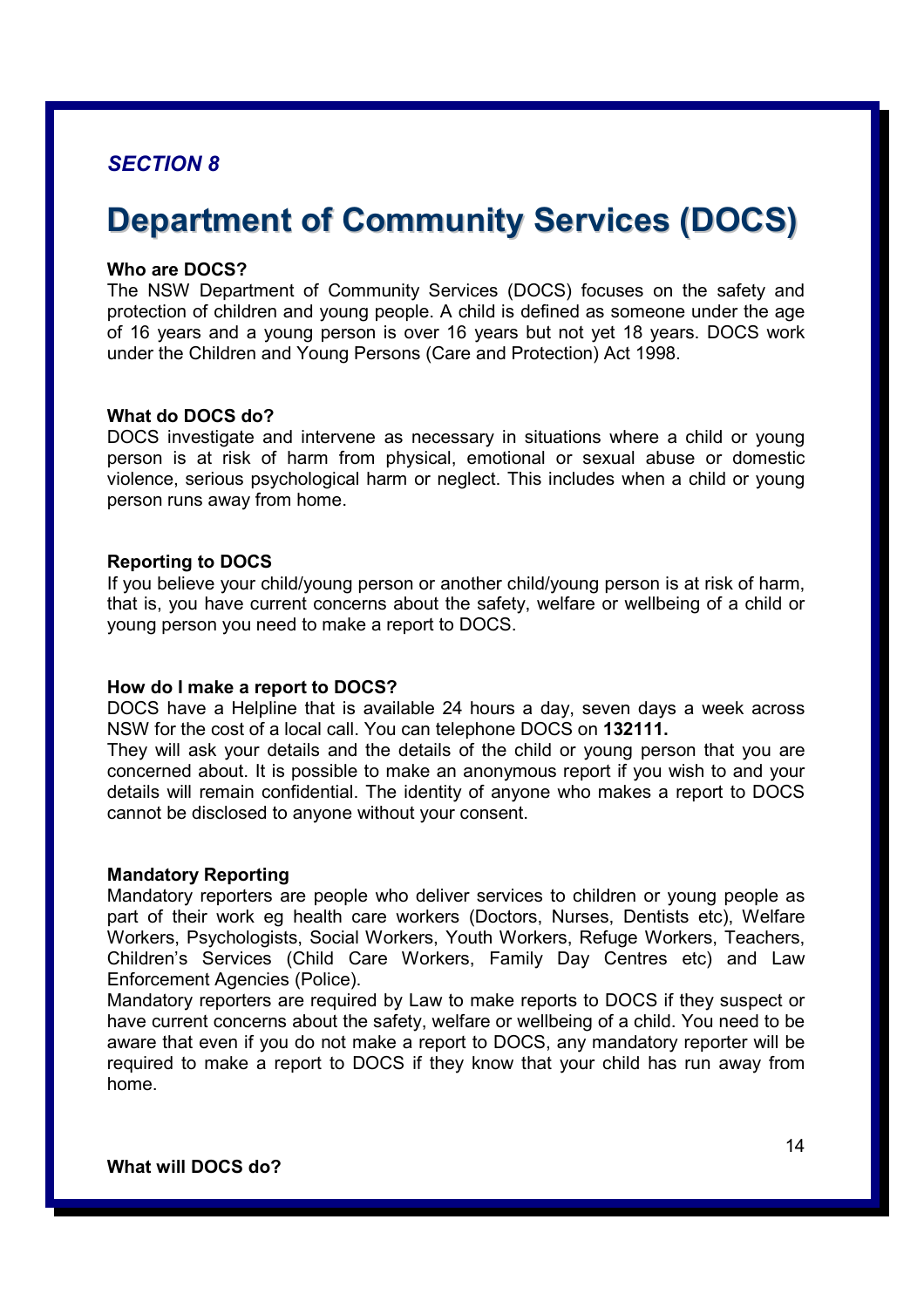When DOCS receive your report they will give you a reference number. It is important to write this reference number down as it will be important for future calls and is your record number. They will then assess your report and determine what the appropriate course of action is to ensure the safety, wellbeing of the child or young person. Make sure you ask what their plan is and what action will be taken. If a child is over 16 years they are allowed to leave home, hence DOCS may not be able to do anything. When DOCS receive a report of homelessness they may assess and arrange appropriate services, including residential accommodation.

## **DOCS phone numbers**

| Helpline (24 hours) | 132 111   |
|---------------------|-----------|
| Liverpool           | 9602 8044 |
| Fairfield           | 9728 1911 |
| <b>Campbelltown</b> | 4645 6000 |
| <b>Bankstown</b>    | 9790 4066 |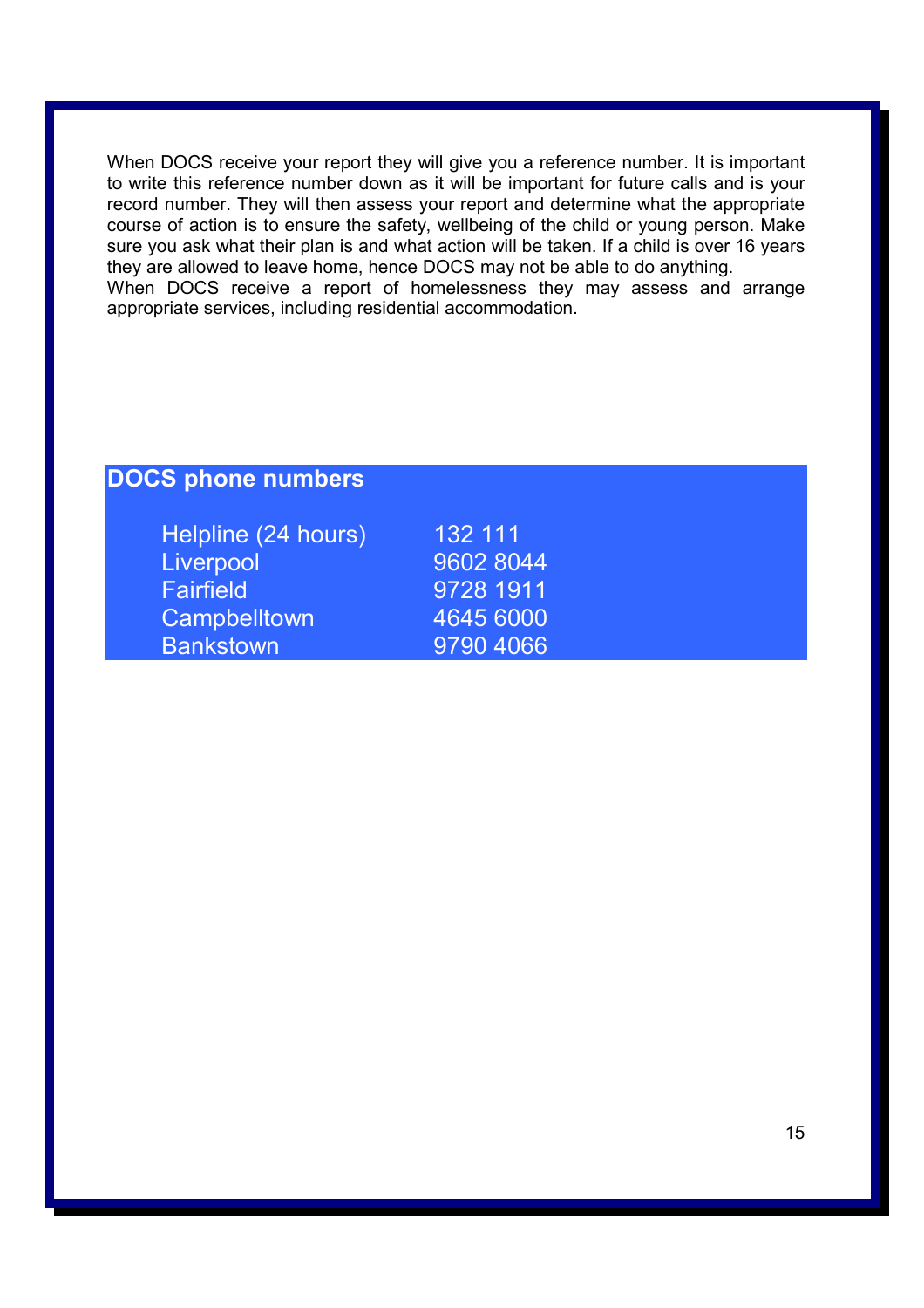# **Communicating with your child after they have run away**

- Many parents have reported that communicating with their child was the most difficult thing they have ever had to do. Your emotions can be all over the place with high stress levels mixed with sadness, guilt, anger and fear. At times you may feel like just giving up!
- Try to stick with it. It is important to keep the communication channels open. Even if your child is acting as if they don't care about you or the rest of the family or being abusive whenever you call, they too are feeling sadness, guilt, anger and fear and they need to know that you still love them regardless of what they have done.

*"They may not want to talk when you do, so you need to be prepared that when they do want to talk, you are there to listen, if you are going to sort it out" (Parent of a 16 year old runaway)* 

- It is important to try to separate your child's behaviour from your child as a person as bad behaviour does not make them a bad person. For example, you may be angry at your child's behaviour but still love your child. It is important that your child knows you care about them.
- As hard as it is, if you can't speak with them directly or they refuse to speak with you, leave a message or write a note just to let them know you are thinking of them and you care. This will help to resolve the problems at a later date.

*"It was hard, so hard to hear that clunk as she put the phone down on me or would really abuse me with disgusting verbal language. But I didn't stop, I still rang and I listened to the Case Manager and she would let (my daughter) know that I loved her. It took forever but she eventually started talking to me" (Parent of a 16 year old runaway)* 

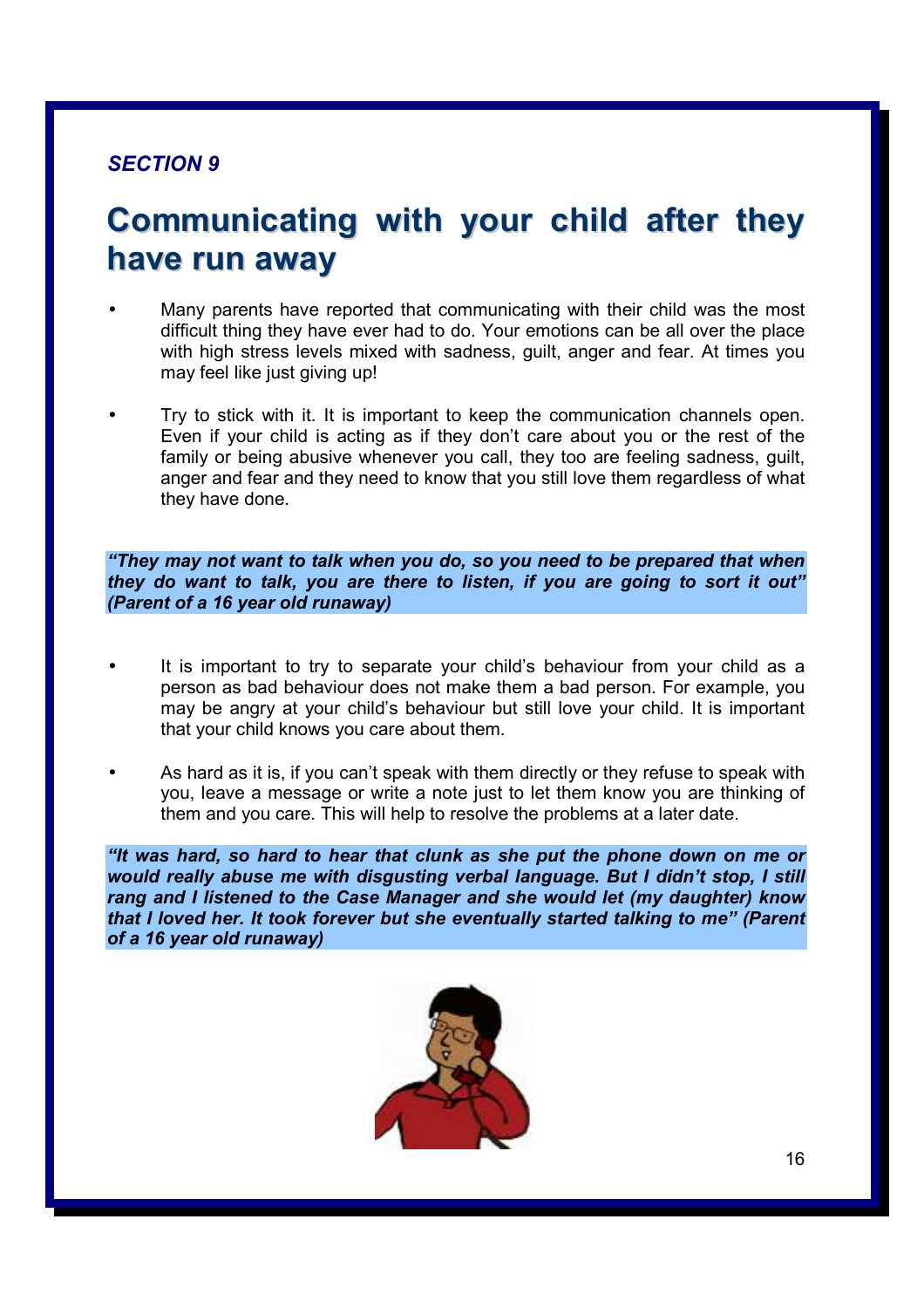# **Self Care - looking after yourself and other family members**

- Many parents report that they have become so focused on the child or young person who has run away that they seem to forget everything else.
- It is important to look after yourself! This is an incredibly stressful situation and as a parent you will need some help to get through it. Talk to your friends and family for support. Think about seeing a Counsellor, as sometimes it is good to have an outsider to talk to.
- Make sure you continue to look after yourself and try to do the things you normally do. If you have a sense of normality in your life it will make it slightly easier to cope. Try to set time aside for yourself and do something that you enjoy (even though you may not feel like it)! Activities that can help you to unwind and de-stress are particularly good eg relaxation, yoga.

*"If you're not looking after yourself, how can you look after your kids? (Parent of a 16 year old runaway)"* 

• Parents have reported that they have sometimes become so caught up in the runaway child that they forget about siblings. Remember that the siblings are worried too and if they are younger they may not understand what has happened. Allow them the opportunity to talk about it as well. Try to keep their normal activities going so that they have a sense of normality in their life too.

*"It was really hard but I had another child too and he had needs and I needed to be there for him too" (Parent of a 14 year old runaway***)**

*"You need to talk to the younger siblings and even the older ones to explain what's going on and how you feel and ask how they feel about it" (Parent of a 16 year old runaway)* 

*Looking after yourself is probably the last thing on your mind but it is very important and it will help you to get through this!*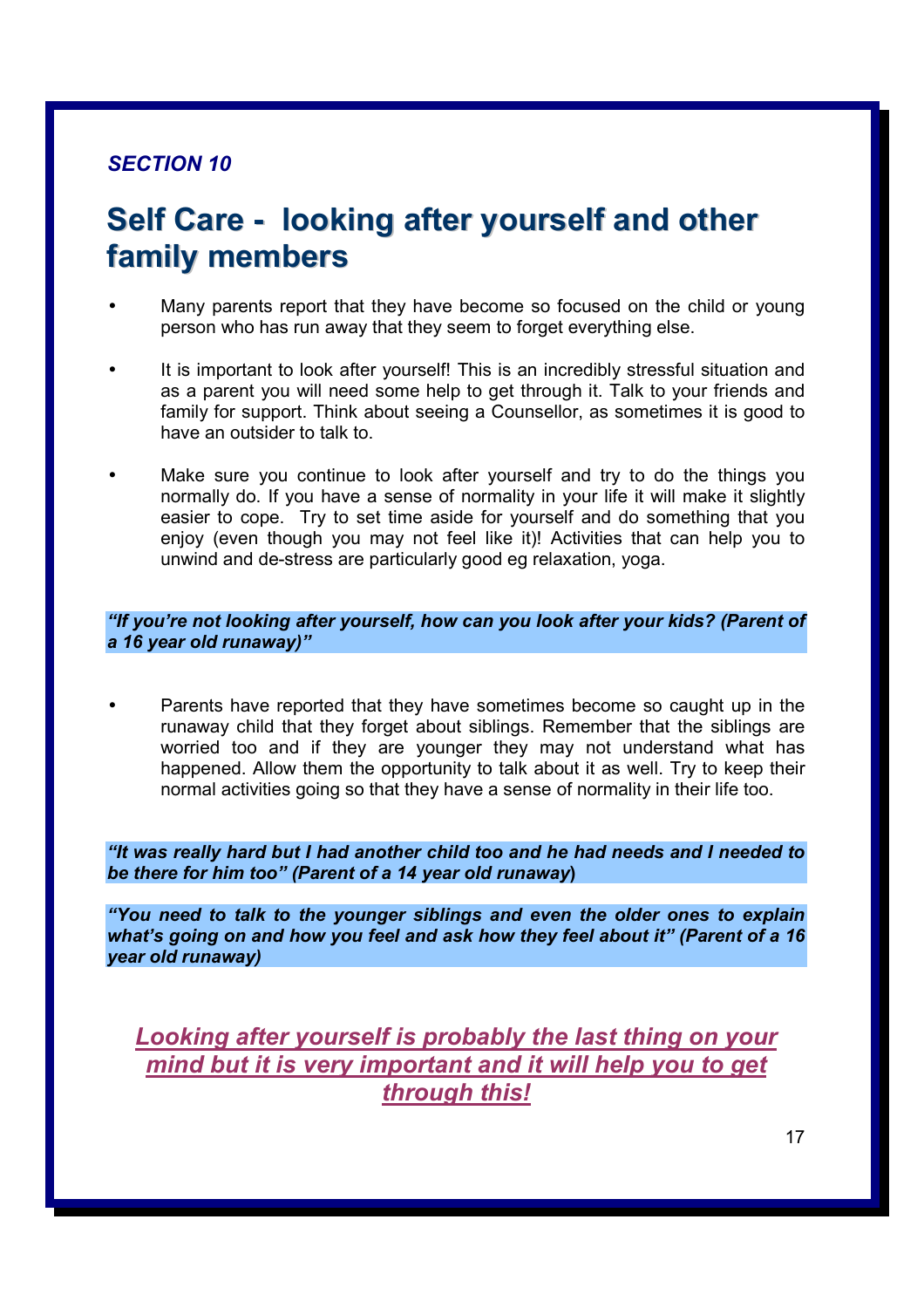# **What do I do if my child does not want to return home?**

- **U**nderstand that they may feel confused and scared and may not know what to do at this point in time.
- **N**ever try to scare or frighten them into returning as they are more likely to leave again next time something goes wrong.
- *D*<sub>o</sub> let them know that they can return at any time. The door is always open for them.
- **E**nsure that you keep the communication channels open. Let them know you want to keep in touch with them and are worried about their safety and well being.
- **R**emember that relationships sometimes improve between children and their parents when they live in separate houses.
- **S**upport them emotionally but try not to tell them what to do.
- **T** reat your child with respect and understanding.
- Allow them to visit you or meet them in a neutral place
- **N**egotiate a way to keep in touch with your child. Can you write to them? Phone them? Visit them? Email or text?
- **D**o not encourage them to return by offering them whatever they would like. You will need to have a situation that involves both parties compromising and discussing the situation. If your child gets everything they want, there is likely to be difficulties next time a problem occurs at home.

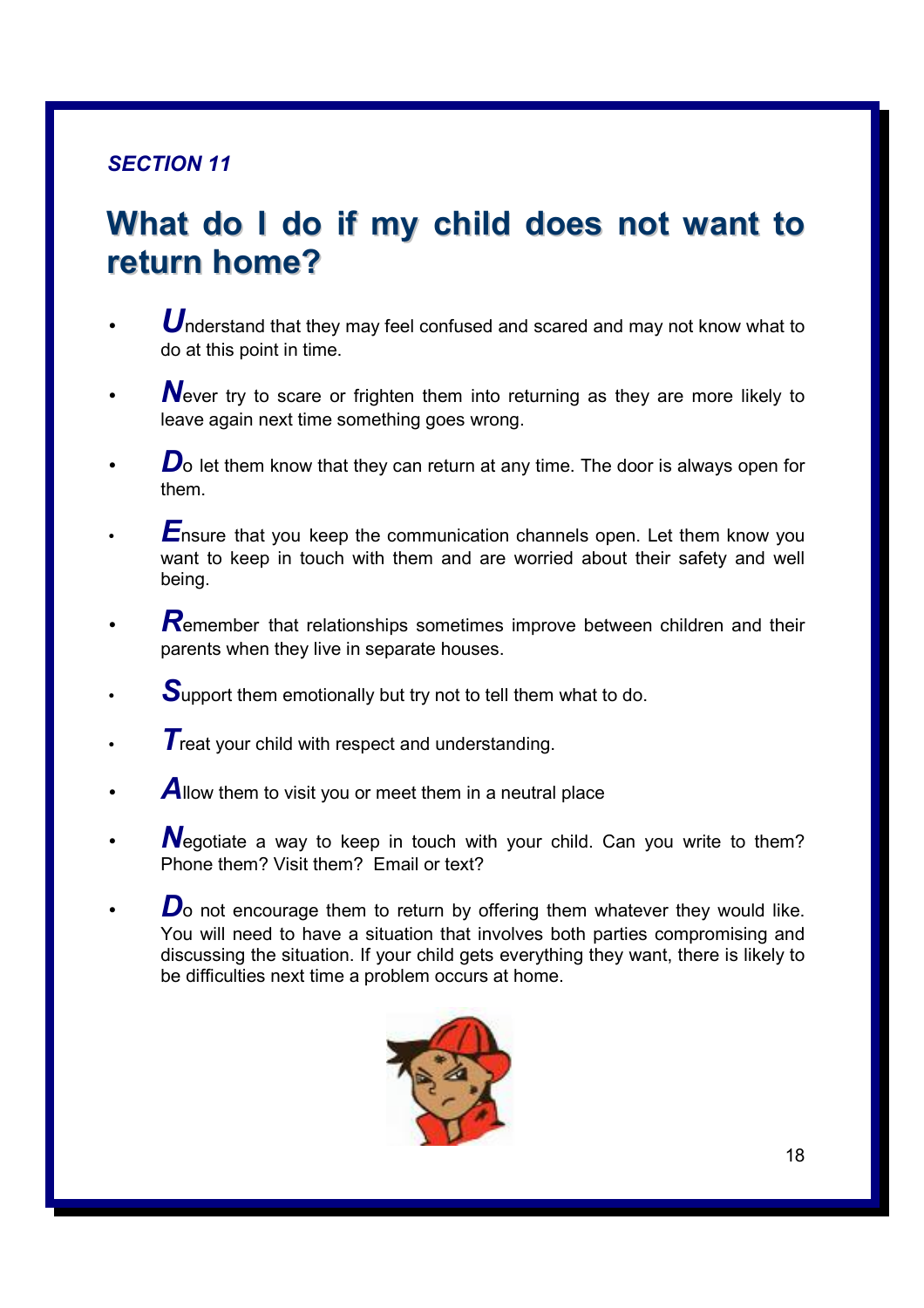There are services that offer family counselling which will be able to help you with managing this situation. If you can, encourage your child to attend counselling with you as sometimes a neutral party can help you resolve these difficulties.

*"I always feel better after I've talked with the counsellor" (Parent of a 14 year old runaway).* 

*Even just talking about it helps. Someone on the end of the phone, that's not*  involved. Even if they can't help, it helps to talk" (Parent of a 14 year old *runaway)*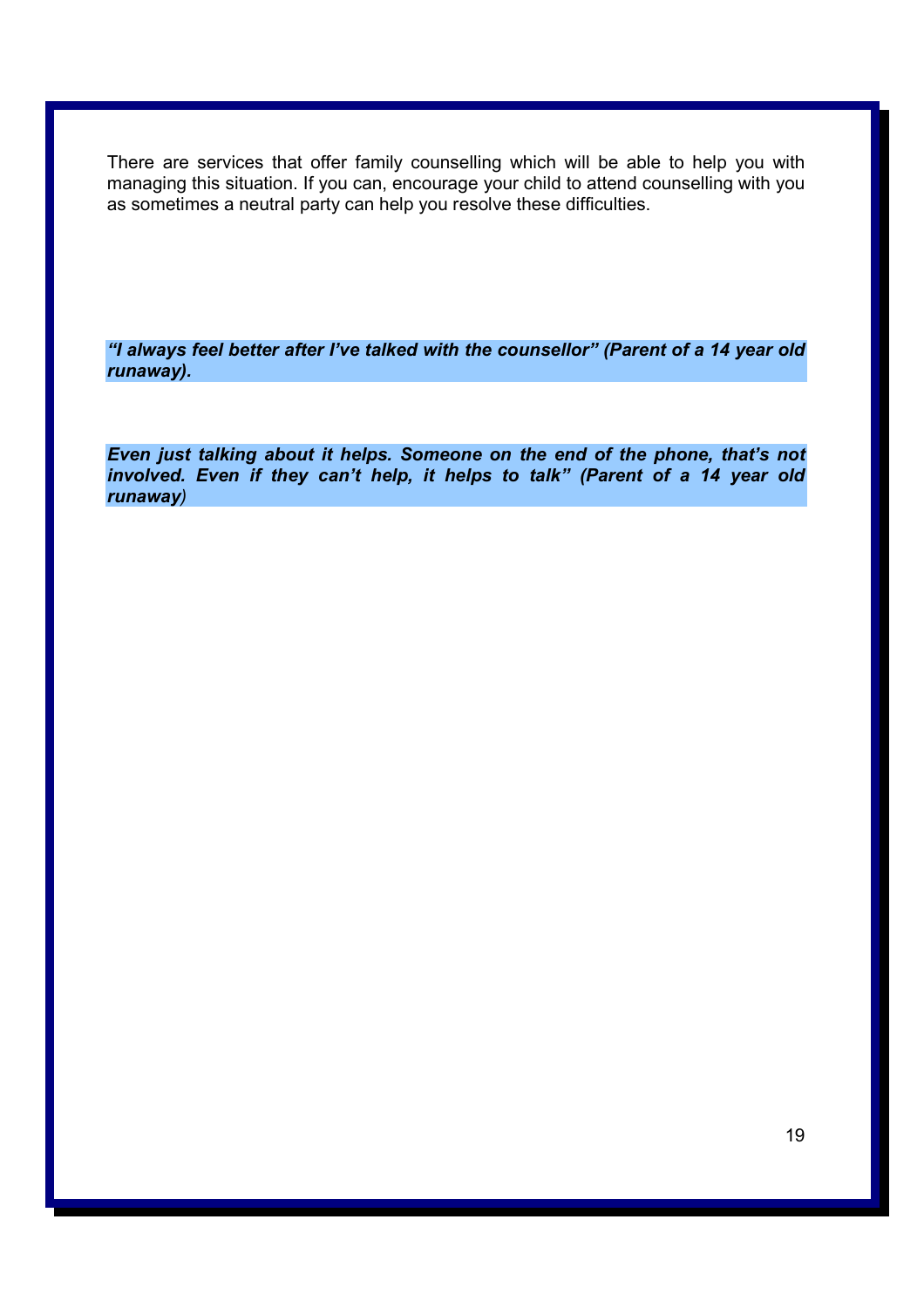# **Refuges and alternative accommodation options**



Many parents feel terrified by the prospect that their child may live somewhere else such as a refuge or an accommodation service. However, often this gives both the child and the parents some space from each other and this can help when trying to work things out.

## *Types of Accommodation*

## • **Short stay/ crisis accommodation refuges**

These refuges are for young people who require immediate accommodation. These services have staff 24 hours a day. The most common age group for these refuges is 12 – 18 years of age. The usual length of stay can range from 1 day to three months.

• **Medium to long term accommodation** 

This is accommodation for young people who have developed some stability in their lives. These services are typically for young people aged 16 and over, as they frequently only have staff during the day.

#### • **Semi-independent and independent accommodation**

Young people often move to semi-independent accommodation after being in medium to long-term accommodation. They may still receive staff support in areas such as health, budgeting, living skills, legal advice, family reconciliation and emotional support however the goal is to help young people find the appropriate accommodation given their situation. Sometimes this is returning home and sometimes this is living independently in the community.

#### **Do I have to pay money to the refuge?**

No - the government will provide money to the refuge for the wellbeing of the child. The child will be given some pocket money and their expenses will be paid for from government benefits. The staff will help your child to organise this.

#### **Can I visit my child at a refuge?**

This would normally depend on the reason why the child or/adolescent is at the refuge. The Refuge Staff and DOCS are likely to decide whether parents can visit the refuge. It is a good idea if you have the phone number of the refuge to discuss with your child's

20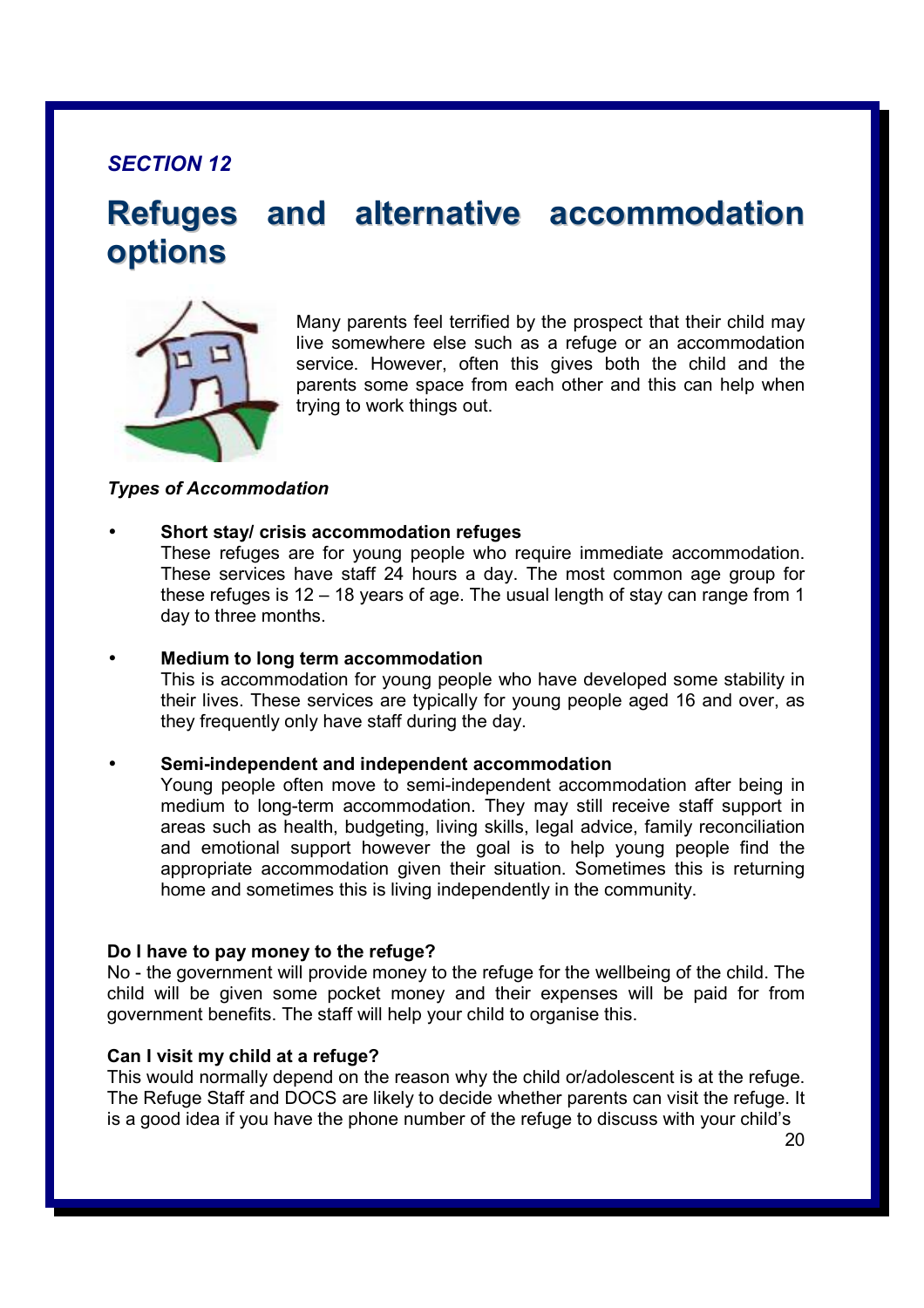key-worker or case manager what the best course of action is. In cases where a child is at risk of harm from a parent, only supervised access to the child may be allowed and this is unlikely to be at the refuge.

## **Is my child safe at a refuge?**

Most refuges have rules and curfews that children and young people need to follow in order to stay there. They will not be allowed to wander the streets at night and will be expected to help with chores, dinners etc. Where there are people under 16 years of age, refuges are staffed 24 hours and staff are available as needed. In some refuges for people over the age of 16 years, staff may not stay 24 hours but are generally on call for the residents if there are any problems.

#### **What support do they get?**

They will have a key worker or case worker who will help the child or young person to make plans/goals, stick to them and working towards achieving the goals. These goals can and often include mediation with family, daily activities (school or work).

*"The staff at the Refuge were outstanding. There is not enough good stuff I could say about them. They let me know as a parent, as I was still her guardian, that she was okay or that she wasn't and they let her know they were talking to me. Even though I wanted her home I knew she was safe and in good hands" (Parent of a 16 year old runaway)* 

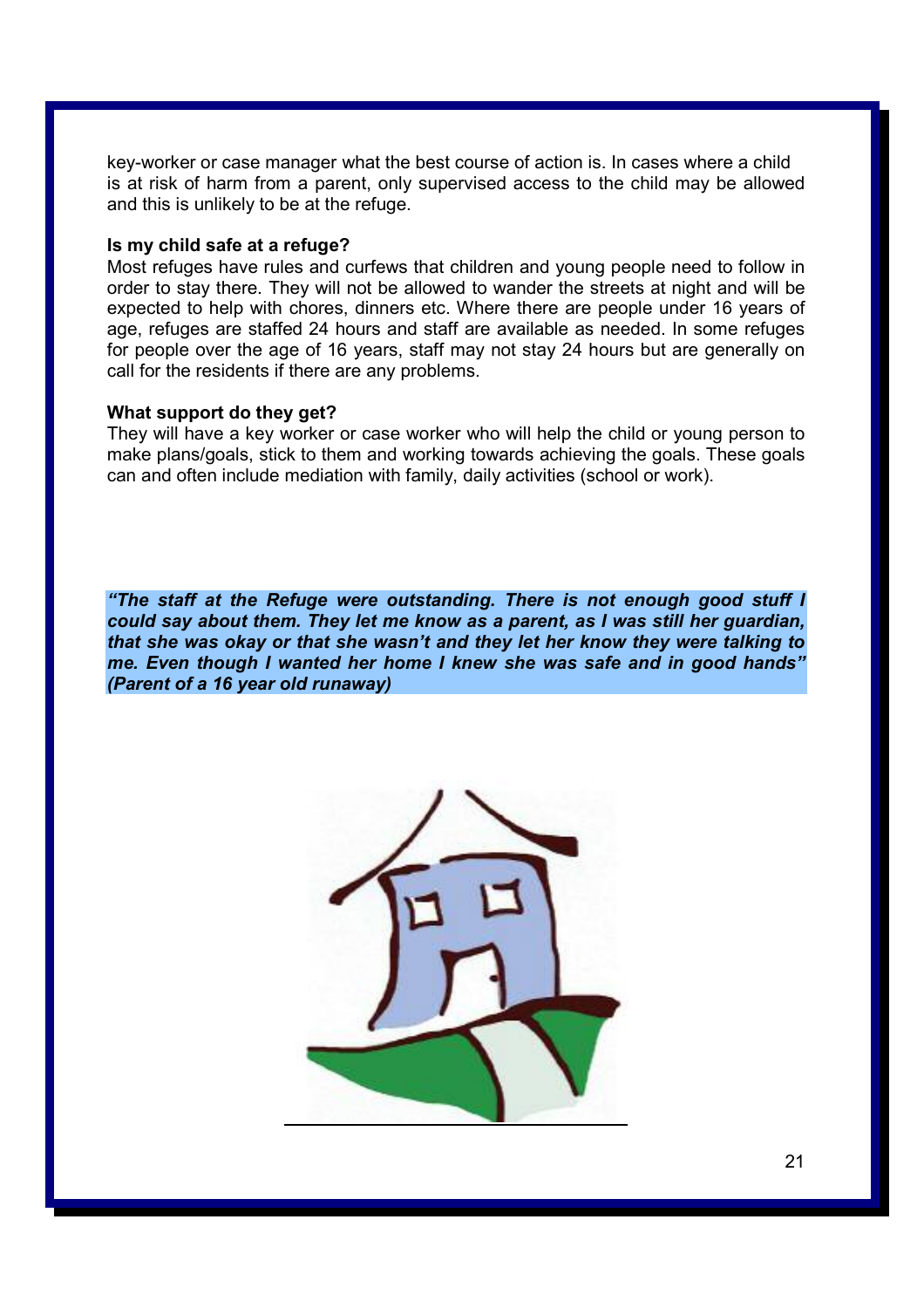# **What happens when my child wants to return home?**

## **If my child agrees to return home:**

Listen to your child's feelings on the situation

- Understand what your child is saying. Ask questions to clarify what they mean and how they feel.
- Compromise you and your child will both need to compromise and listen to each other to work things out. Sometimes it is helpful to access a counselling service to help you with mediation and/or counselling to determine how you can both compromise and manage future conflicts.
- Kindness Your child needs to feel safe and needs to know that you care and want the best for them. A calm attitude will encourage them to be open to talk
- You will also need to explain your feelings to your child about the situation. They need to understand how scary the situation has been for you and what your feelings are



## **Do I discipline my child for running away?**

- It is up to each parent whether you decide to discipline your child if they return, however there are some things to keep in mind.
- Harsh discipline is likely to increase rebellion. If you plan to use discipline ask your child what they think is reasonable. This will help them to take some responsibility for their actions.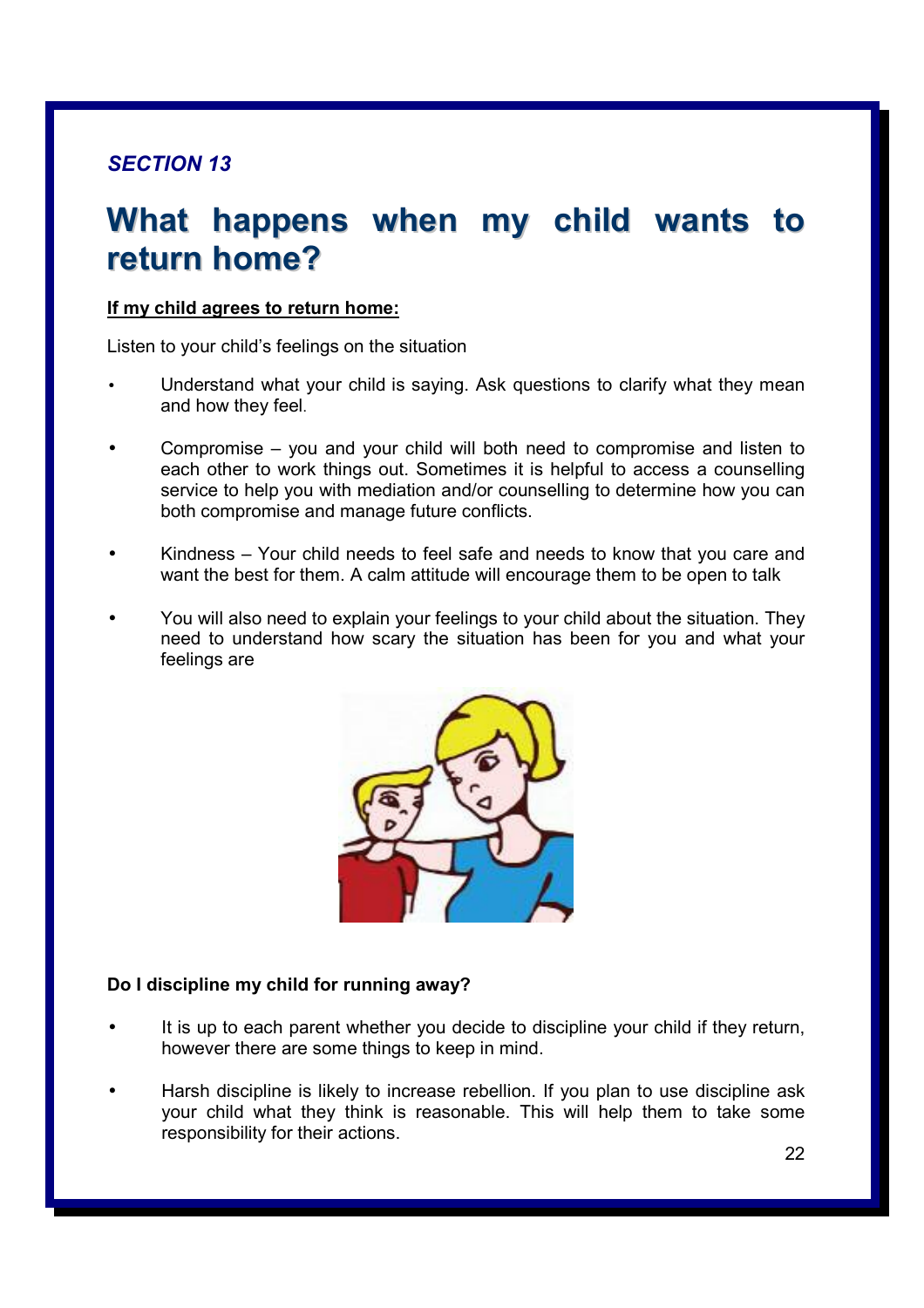- The child may have left due to not liking the discipline at home, hence more discipline may not help the situation.
- Threats such as "if you leave again, don't bother coming back" may increase the distance between you and your child and push them further away.
- It may be more helpful to sit down and discuss with them **why** things went wrong and what you both can do to make it better. Depending on your child's reasons for running away, it may be more reasonable to devote your time and energy into resolving the conflict in a compromise rather than punishing your child.
- Be clear about what your rules and expectations are for your child. Giving in to them and giving them everything that they want may not be helpful in the long run**.**

## **The rules at home**

## *Always check before setting any rules*

- 1. Are the rules reasonable?
- 2. Are the rules similar to the degree of freedom other children of the same age have?
- 3. Same as friends?
- 4. Age appropriate?

Many parents have suggested that it has been helpful to sit down with children who have been breaking the house rules repeatedly to discuss the rules. Ask your children what they think the rules should be (within reason) and try to come to an agreement together. You may want to talk about how the rules can change as the child gets older or behaves appropriately. If children have been involved in rule setting they may be more inclined to follow the rules.

|  | RILES |
|--|-------|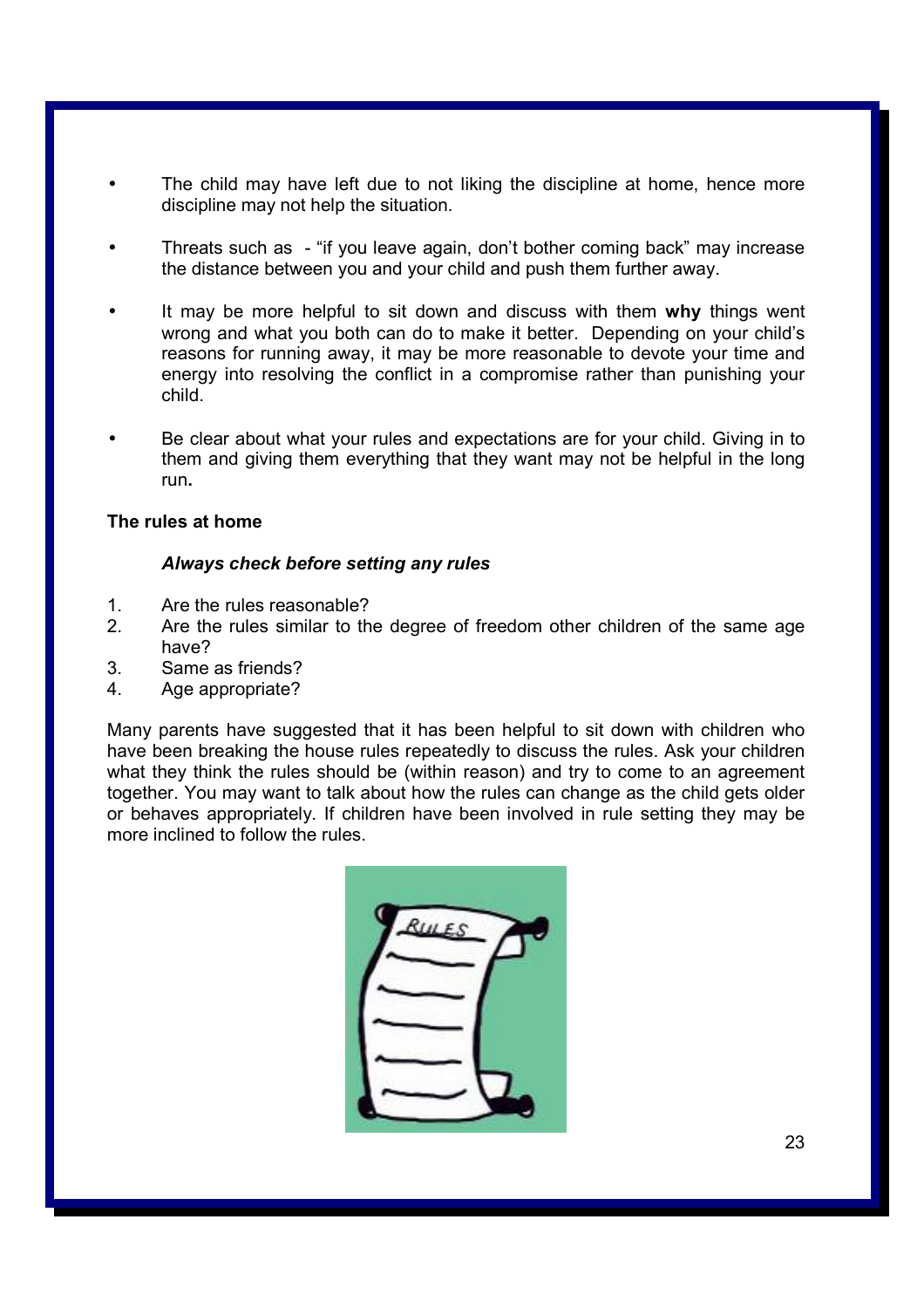# **Tips for managing difficult behaviours in adolescents**

Even though advice given by parents is usually right, most adolescents need to explore the world and make their own decisions and often make their own mistakes. This is one of the hardest parts of being a parent but sometimes you have to let them make the mistake so they can learn (unless they are doing something that is going to place them at high risk of harm).

Using "natural and logical consequences" is the most useful way of managing an adolescent's difficult behaviours. Natural and logical consequences give the child the responsibility for their behaviour rather than the parents. It also means that children and adolescents learn from the natural and social order of events, about what behaviour is appropriate rather than from being told by their parents. The consequences must be logically linked to the behaviour in order to be effective.

Some examples of this are as follows:

**Refusing to do homework** - If your adolescent has homework remind them that there is a natural consequence for not doing their homework, that is they may not pass school. You cannot force them to do homework and the more you try to force them, the less likely they are to do it. Parents need to say I trust that you will make the right decision about your homework and that you will get it done on time. If you don't do your homework the consequence is that you may fail school and may have trouble getting a job.

## **Untidy Room**

Parents need to express their feelings but it is always best not to lecture adolescents or the adolescent will switch off! Give the adolescent the responsibility for their actions to let them know they are moving into the adult world. Eg "I want your room to be tidied but from now on in this area of your life I feel that you should take responsibility. I will back off from telling you what to do. You need to make choices about the way you keep your room. I know you are responsible enough to make your own decisions"

#### **Leaving clothes lying around on the floor**

Parents need to explain to the adolescent that he/she needs to take responsibility for his or her own belongings. Explain that if the clothes are not in the laundry or in a specified place that the consequence is that they will not be washed.

#### **Curfews**

If your child repeatedly comes home after the set curfew you need to look at the curfew. Is it reasonable? Is it consistent with what other teenager's curfews are? Negotiate this time with your adolescent. If the curfew is reasonable and the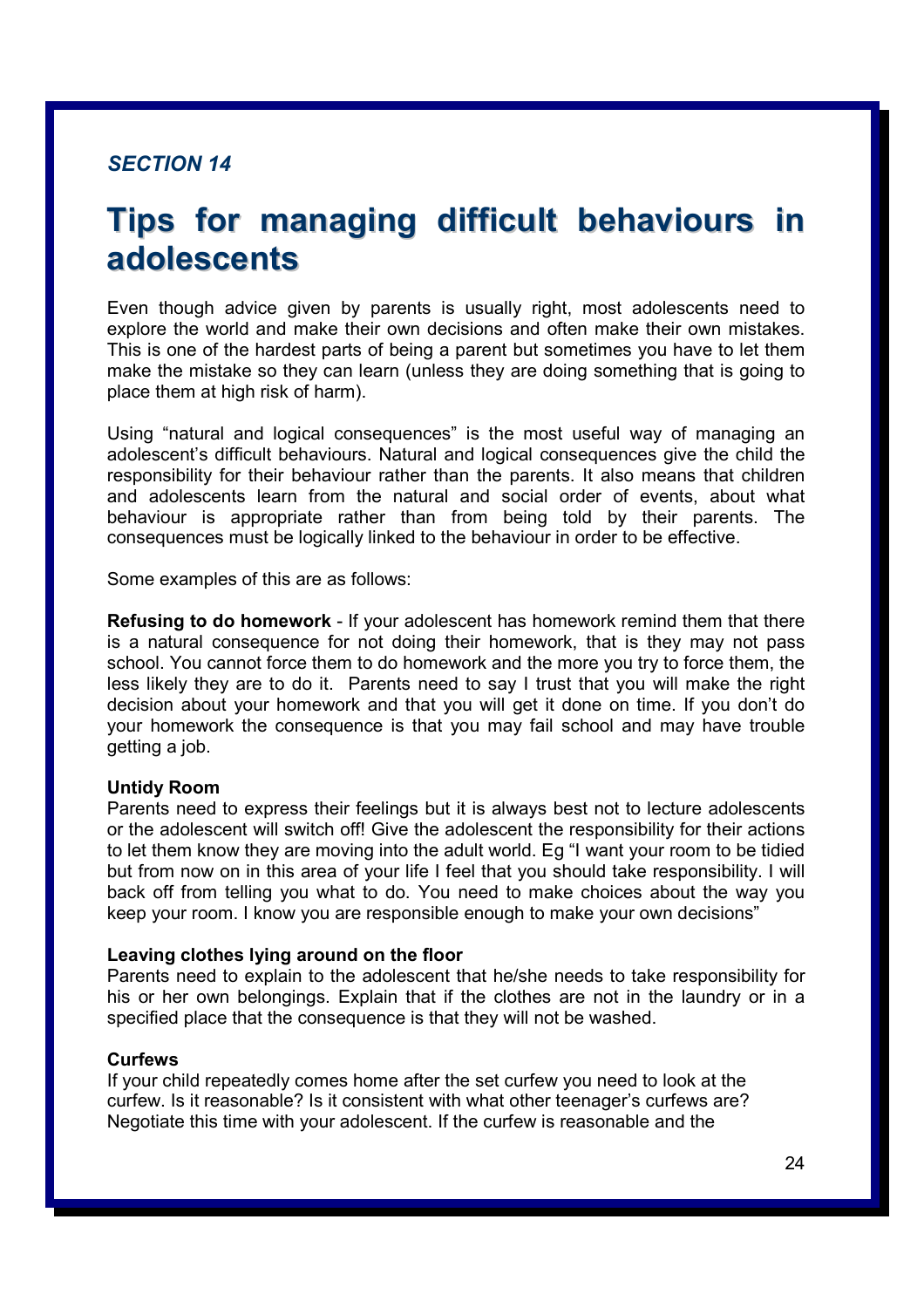adolescent repeatedly comes home late then you need to calmly speak to them. "I have said that I expect that you will be home by 12pm and I trust that you are responsible and that you will do the right thing. I worry when you come home late, but I know that you need to make your own decisions about this. However, if you are not responsible you will not be able to go out next time".

#### **Drugs or alcohol**

It is important that you try to be open and honest with your child about their use of drugs and alcohol. Merely telling them that they are making a mistake or yelling at them is unlikely to help. Try to get some information from your local community centre about the different types of street drugs, the dangers and the effects of drugs. You can also ring ADIS (Alcohol & Drug Information Service) on 331 2111.

It is a good idea to talk through the information with your child. If they refuse to discuss it with you, leave them a copy of the information so that they can read it in their own time. Let them know that you expect that they will be responsible with their choice of whether to take drugs or not.

#### **Swearing / Verbal Abuse**

If a verbal disagreement has occurred between you and your child and your child is swearing or verbally abusing you, it is important to ensure that you are not swearing back at them. Try to contain their behaviour before it gets to this point. They may be trying to provoke you and may want you to react so it is important not to overreact to this behaviour. If they get a reaction from you they are more likely to repeat the behaviour. Let them know that you will not tolerate this language or behaviour and that there is a consequence for it. Remember that you are the adult and often you have to be the one to walk away when conflict starts to escalate*.*



**Agreement between parents**: If there are two parents at home, both parents need to agree. Don't give your child the opportunity to play one adult off against the other!

**Dating** – when your adolescent starts to date there is very little that you can do. If you say that you do not approve of the person or the relationship, you are likely to drive your adolescent even further into the relationship and you may drive the adolescent away.

**Peer Group** - An adolescent's friends are most important to them. Parents need to be aware of this and be careful not to help their adolescent 'lose face' with their friends.

**Repeating yourself** – Repeating something over and over means the adolescent is likely to switch off and think that you are just nagging them.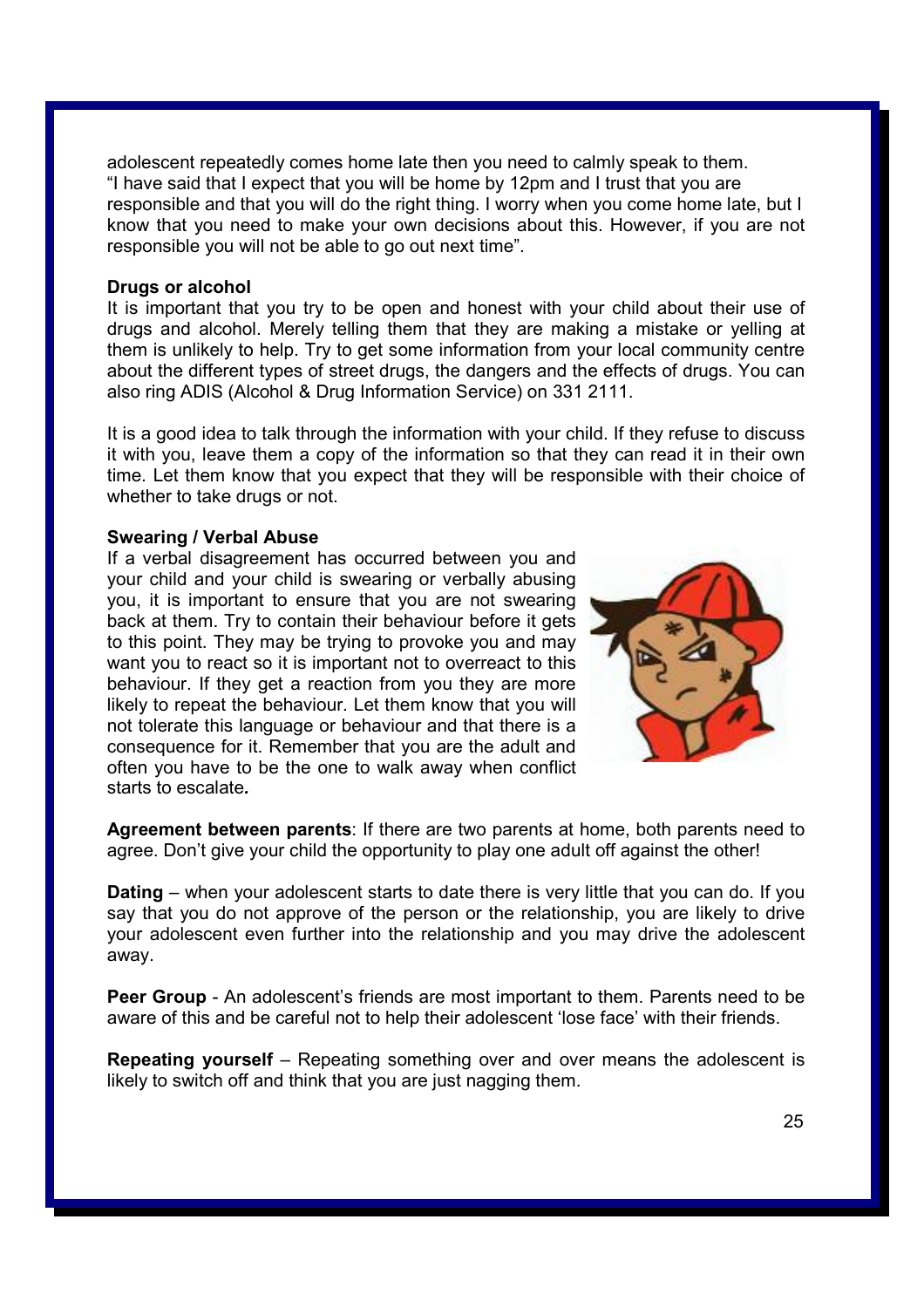# **Renegotiating With Your Teenager**

**The Problem:** Parents sometimes find themselves in a situation where they have tried everything and still cannot seem to get through to their teenager. You love them but don't like some of what they say or do; you are worried about them, want them to learn a lesson but don't want them to get unnecessarily hurt in order to learn it. You find yourself resorting to their level of thinking and behaviour, battling with them on their ground.

*Your Situation:* If you are reading this it is likely that you are in some turmoil or predicament where you feel your teenager is calling the shots. She or he may have left home temporarily, is threatening to leave, or is simply not responding to any rules or directions in the home. Everything can appear to be going their way and you appear to have little option. Your fear may be that you will lose your son or daughter or that they will find life outside of home to be much more attractive than 'boring' old home with you 'nagging' them to death!

*Towards Solutions:* You are probably wishing that there was some way you could get through to your teenager. Your attempts to talk, tell, convince etc., are all seen as nagging. Our suggestion is that if what you are trying is not working, try something different. Our aim is to offer you a few ideas to keep you on track as a parent. After all, your aim is to show love and care to your teenager, not to end up screaming and shouting or feeling frustrated and angry that they are not listening.

## *Step* **1 -** *Offer* **an** *Invitation*

You are the adult here, you have the maturity. Manage to get direct contact with your teenager, saying you want a short and straight talk, not a nagging session. If direct contact is not possible, a phone call or even a written note will do.

## *Step* **2 -** *Opening Lines*

Face your teenager with reality. For example, they are over 14 years old, they can choose to live elsewhere, they can choose to not attend school or to continue to steal if they wish. YOU DON'T WANT THIS, but if they choose to do this, then you, as their parent have a responsibility to allow them to experience the consequences of their choices. You love them and don't want them to come to any harm; you would love them to accept the rules of your home, but if they can no longer do this, then it appears that THEY are making a decision to leave.

## *Step* **3 -** *Being* **an** *Adult Means...*

Now proceed to let your adolescent know that you (and your partner) want them to stay and continue to be part of the family. Tell them that they are loved and wanted, you too want the 'nagging' to stop. What you also want is for meaningful talking, like adults to start .

After all they are almost ready to join the adult group of the family. They are asking for adult freedoms. You would like them to behave like an adult, so that you can then start treating

26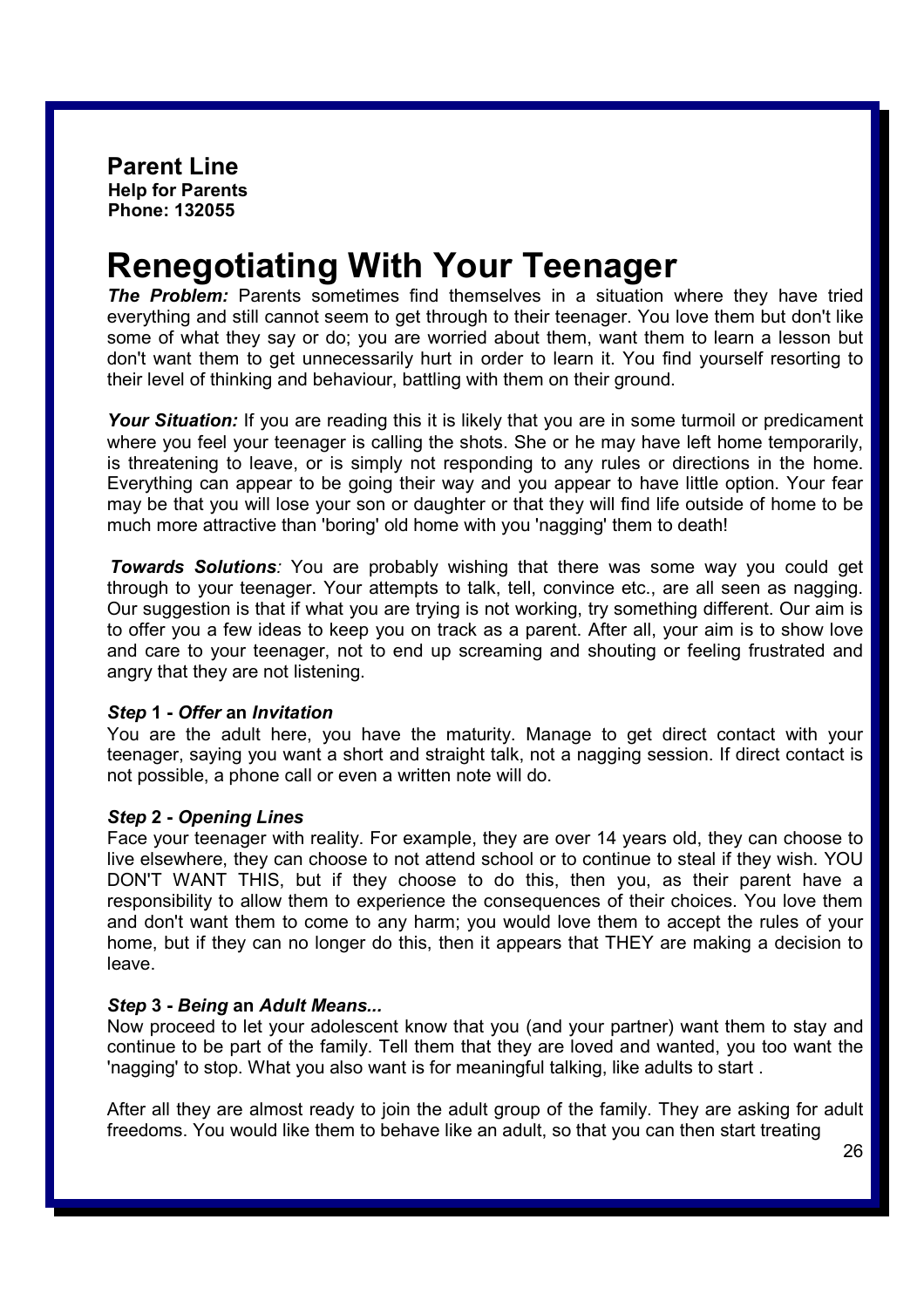them as one (you really want that to happen). Adults have freedom to make many decisions, but they have RESPONSIBILITIES which come with those freedoms.

You are prepared to discuss and negotiate the freedoms as well as the responsibilities with them.

## *Step* **4.** *Negotiating the OK List.*

Ask your adolescent to consider that if they also want everyone to be able to live together more successfully as a family, then together you can work this out. You should lead the way by stating clearly, or better still to write down a list of:

\* Some points which you feel are the most important ones. These may be house rules or responsibilities which are expected of people living in the house, including those which apply to your teenager. It is best to start with just a few points which include the bare minimum of what you are able to live with. For example, this may include 'Saying hello to each other in the morning', 'Everyone to be home by the agreed time on the weekend' or 'Everyone to be responsible for washing their own clothes.' Also include some privileges you think your adolescent would like.

\* Ask the teenager to read your points, see if they think they are grossly unfair and to comment if necessary. If they do comment, show them that you listen to what they have to say and BE FLEXIBLE. They may make a good point, one that can lead to a change in what you have written down.

\* Ask your teenager to write down their own points, responsibilities and freedoms they think are fair and reasonable. This gives you the opportunity to see how they think and feel about important things for them. You may learn a lot from this.

\* As with any negotiation, both sides need to give and take and meet in the middle, so although both parties may have given in a little, both have also gained what is most important to them.

\*Finally, together you can put together a final list of points that you both agree upon. This list is a starting point and one that can be re-negotiated as needs change.

## *Hints and Tips*

During all times in you renegotiating remember to BE AN ADULT, don't allow your adolescent to draw you in to their ways. Keep giving a clear message that you love them and want them to be part of the family. You want to be a parent and friend, not an enemy. Give yourself time to go over and over how you will say things, use another person to practice this with. Remember at all times, you are demonstrating how an adult communicates. Speak to your child clearly and calmly. Be firm, yet remain loving and caring. Listen to what your child is saying. If you follow the above steps you are likely to get a positive response. Indeed this could be the start of a new friendship with your teenager.

## **Parent Line Help For Parents Phone 13 2055**

**(Pages 26 & 27 have been produced by Parent Line and permission has been given to use these pages)** 27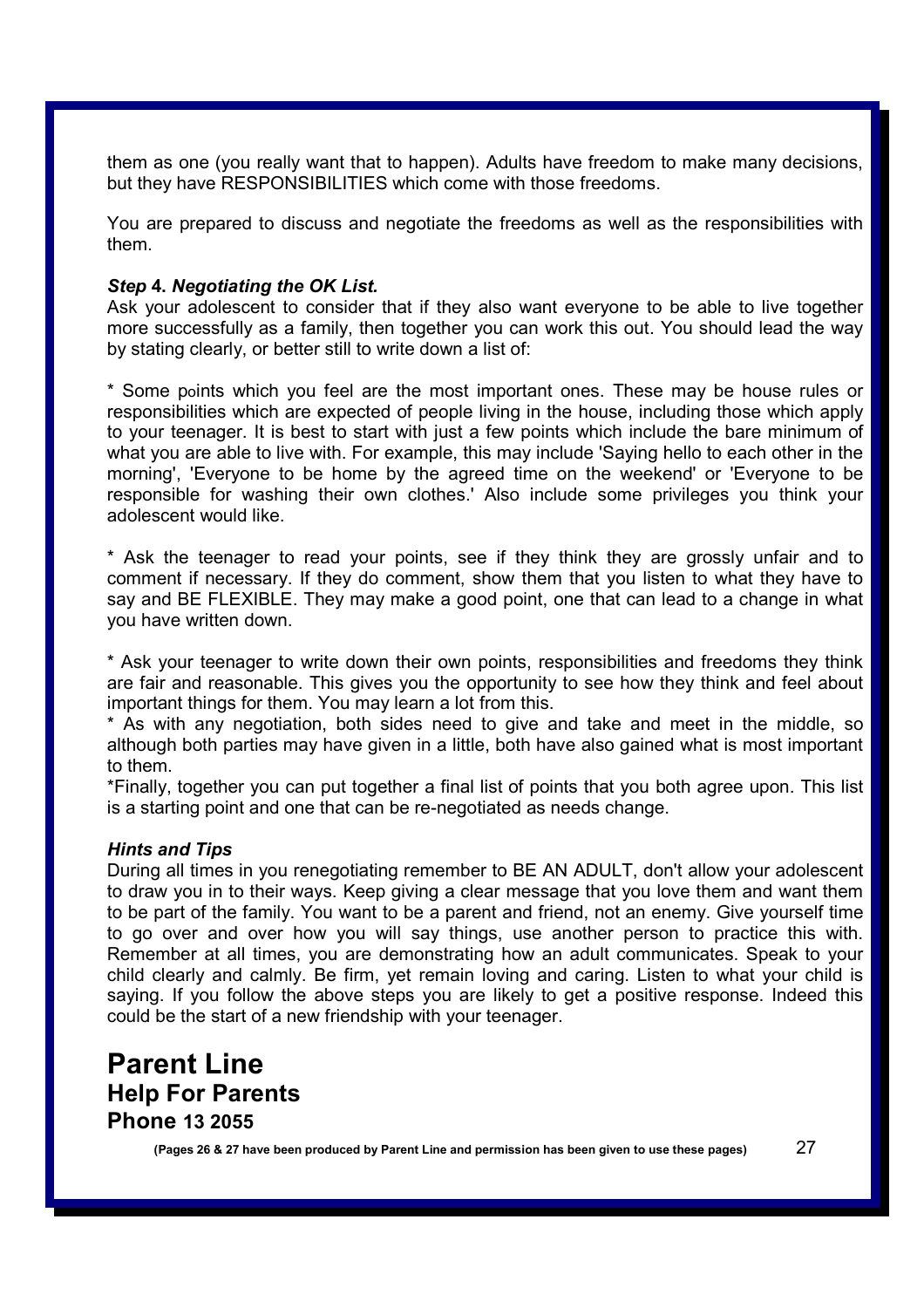# **Support Services available in South West Sydney**

## *Child & Family Counselling Services*

| South West Adolescent & Family Counselling team<br>(12 -18 years and their families)<br>(Liverpool, Fairfield & Bankstown) | 9826 8077                 |
|----------------------------------------------------------------------------------------------------------------------------|---------------------------|
| <b>South West Family Support Team</b><br>(1-12 years & their families)                                                     | 96078833                  |
| Reconnect (Fairfield & Liverpool)                                                                                          | 9755 0233                 |
| <b>Liverpool Community Health</b>                                                                                          | 9828 4844                 |
| <b>Fairfield Community Counselling Team</b><br>(Up to 12 years - call between 1pm - 4.30pm)                                | 9794 1739                 |
| <b>Bankstown Community Health</b>                                                                                          | 9780 2777                 |
| <b>Anglicare Liverpool</b>                                                                                                 | 9821 1014                 |
| <b>Burnside Cabramatta</b>                                                                                                 | 9728 4411                 |
| <b>Burnside Minto</b>                                                                                                      | 9824 7355                 |
| Centrecare                                                                                                                 | 9822 9855                 |
| <b>Parent Support Program - Fairfield</b>                                                                                  | 9756 1384                 |
| <b>Private Psychologists</b><br>(Contact Australian Psychological Society<br>For a list of Psychologists in your area)     | 03 866 23300              |
|                                                                                                                            | 1800 333 497              |
| <b>RAPS - Parramatta</b>                                                                                                   | 9890 1500                 |
| <b>Relationships Australia</b><br>(all areas)                                                                              | 9418 8800<br>1300 364 277 |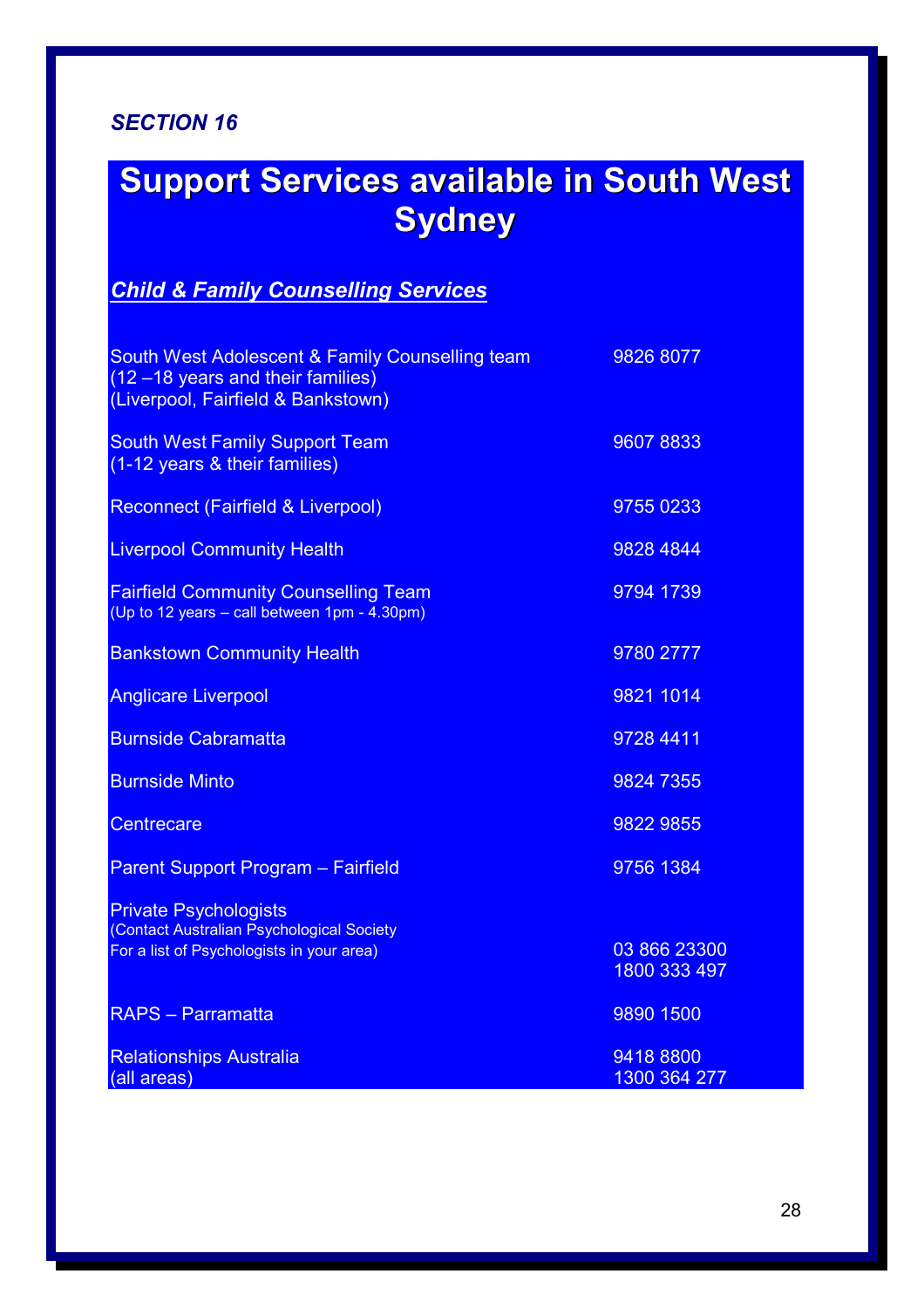| <b>Helplines for parents</b>                         |               |
|------------------------------------------------------|---------------|
| <b>National Runaway Switch</b>                       | 1800 621 4000 |
| <b>Parent-Line</b>                                   | 132 055       |
| <b>Department of Community Services</b><br>Helpline: | 132 111       |
| <b>Domestic Violence Helpline</b>                    | 1800 656 643  |
| <b>Salvo Care Line</b><br>$(24$ hours)               | 9331 6000     |

| <b>Police Telephone Numbers</b> |           |  |
|---------------------------------|-----------|--|
| <b>Emergency</b>                | 000       |  |
| Liverpool                       | 9821 8451 |  |
| <b>Fairfield</b>                | 9728 0399 |  |
| <b>Green Valley</b>             | 9607 1799 |  |
| <b>Cabramatta</b>               | 9725 8999 |  |
| <b>Bankstown</b>                | 9707 5299 |  |
| <b>Campbelltown</b>             | 4620 1199 |  |

## **Websites to visit**

| <b>National Runaway Switch Board -</b>                                                                                                                                 | http://www.nrscrisisline.org/fag.asp       |
|------------------------------------------------------------------------------------------------------------------------------------------------------------------------|--------------------------------------------|
| <b>Department of Community Services -</b><br>(Includes information about the Children<br>& Young Persons (Care & Protection)<br>Act 1998 and information on parenting. | http://www.community.nsw.gov.au            |
| <b>Parenting Information</b>                                                                                                                                           | http://www.parenting.nsw.gov.au            |
| Anglicare                                                                                                                                                              | http://www.anglicare.asn.au                |
|                                                                                                                                                                        | http://www.relationships.com.au            |
| <b>Mission Australia</b>                                                                                                                                               | http://missionaustralia.com                |
| <b>Families with drug Issues</b>                                                                                                                                       | http://www.fds.org.au                      |
| <b>Parent line</b>                                                                                                                                                     | http://www.centacare.org/help parent.shtml |